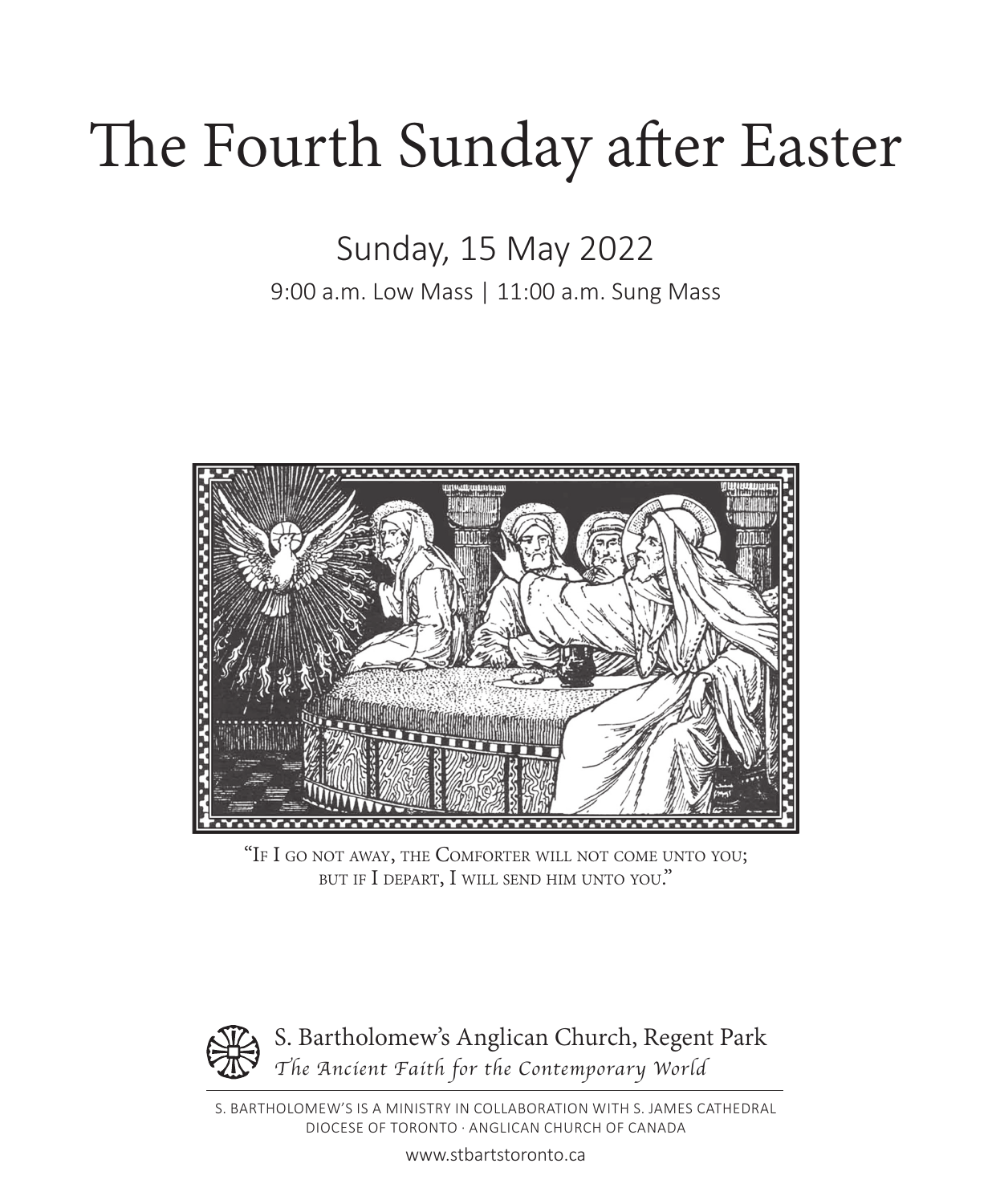# *Welcome to S. Bart's, Regent Park!*

We're so happy to have you worshipping with us this morning! You'll find both the Order for Mass and the Weekly Notices in this booklet.

*\_\_\_\_\_\_\_\_\_\_\_\_\_\_\_\_\_\_\_\_\_\_\_\_\_\_\_\_\_\_\_\_\_\_\_\_\_\_\_\_\_\_\_\_\_\_\_\_\_*

*Table of Contents* 15 MAY 2022

*CELEBRANT & PREACHER* The Rev'd Dr Walter Hannam, *Vicar, S. Bartholomew's*

*\_\_\_\_\_\_\_\_\_\_\_\_\_\_\_\_\_\_\_\_\_\_\_\_\_\_\_\_\_\_\_\_\_\_\_\_\_\_\_\_\_\_\_\_\_\_\_\_\_*

*CANTOR* Robert Busiakiewicz, BMus AKC MPhil (Cantab)

> *INTERIM ORGANIST*  David Simon, MM, FRCCO, ARCT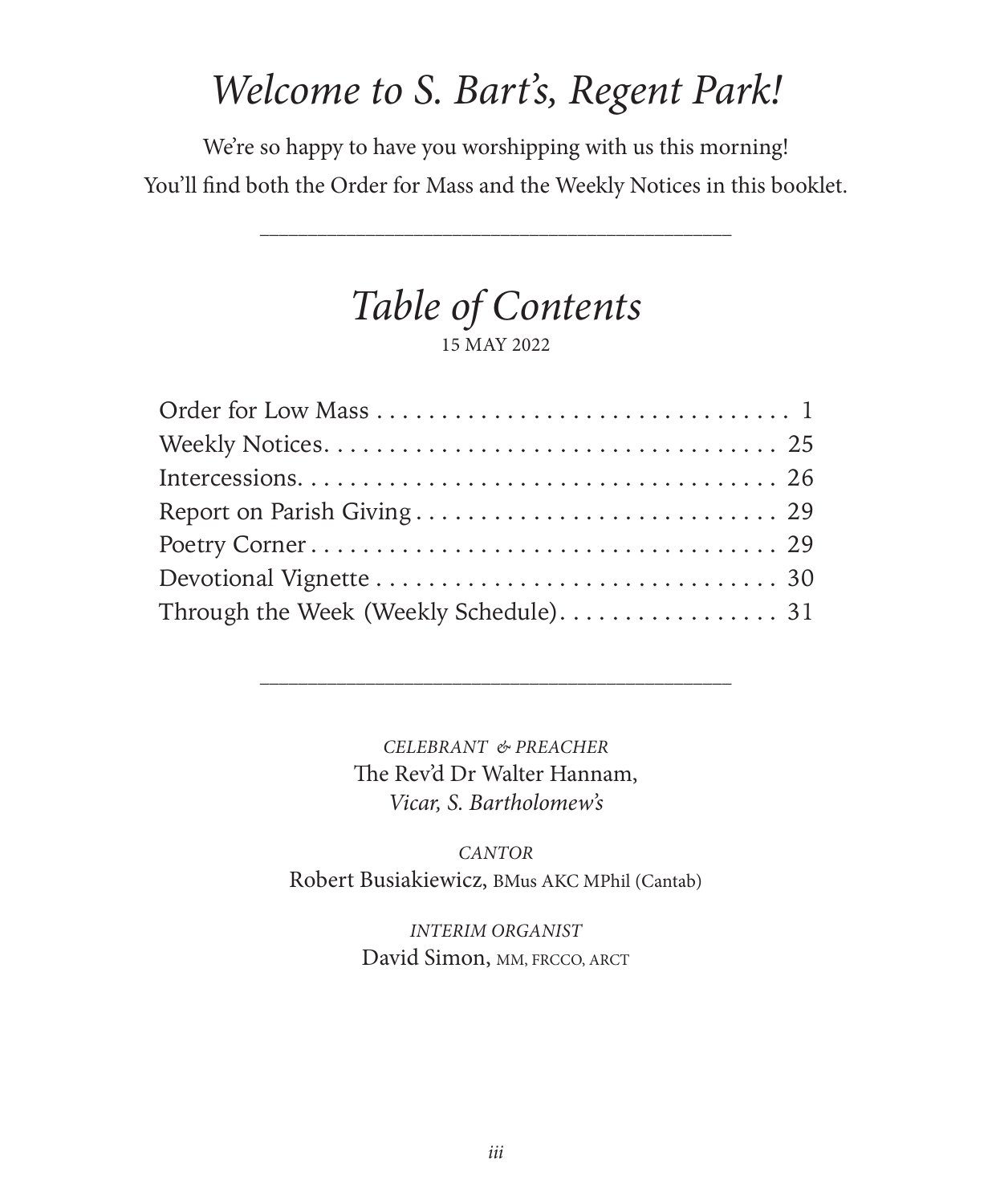# Sung Mass

*NOTE TO 9 O'CLOCK WORSHIPPERS: PLEASE TURN TO THE INTROIT AT THE TOP OF PAGE 3. THE EARLY MASS IS SAID RATHER THAN SUNG.*

**Prelude** Prelude in A-Flat Major *Samuel Warren (1841-1915)*

### DEVOTIONS BEFORE MASS

Vidi Aquam *(ALL) (11 A.M. ONLY) Mode viii*

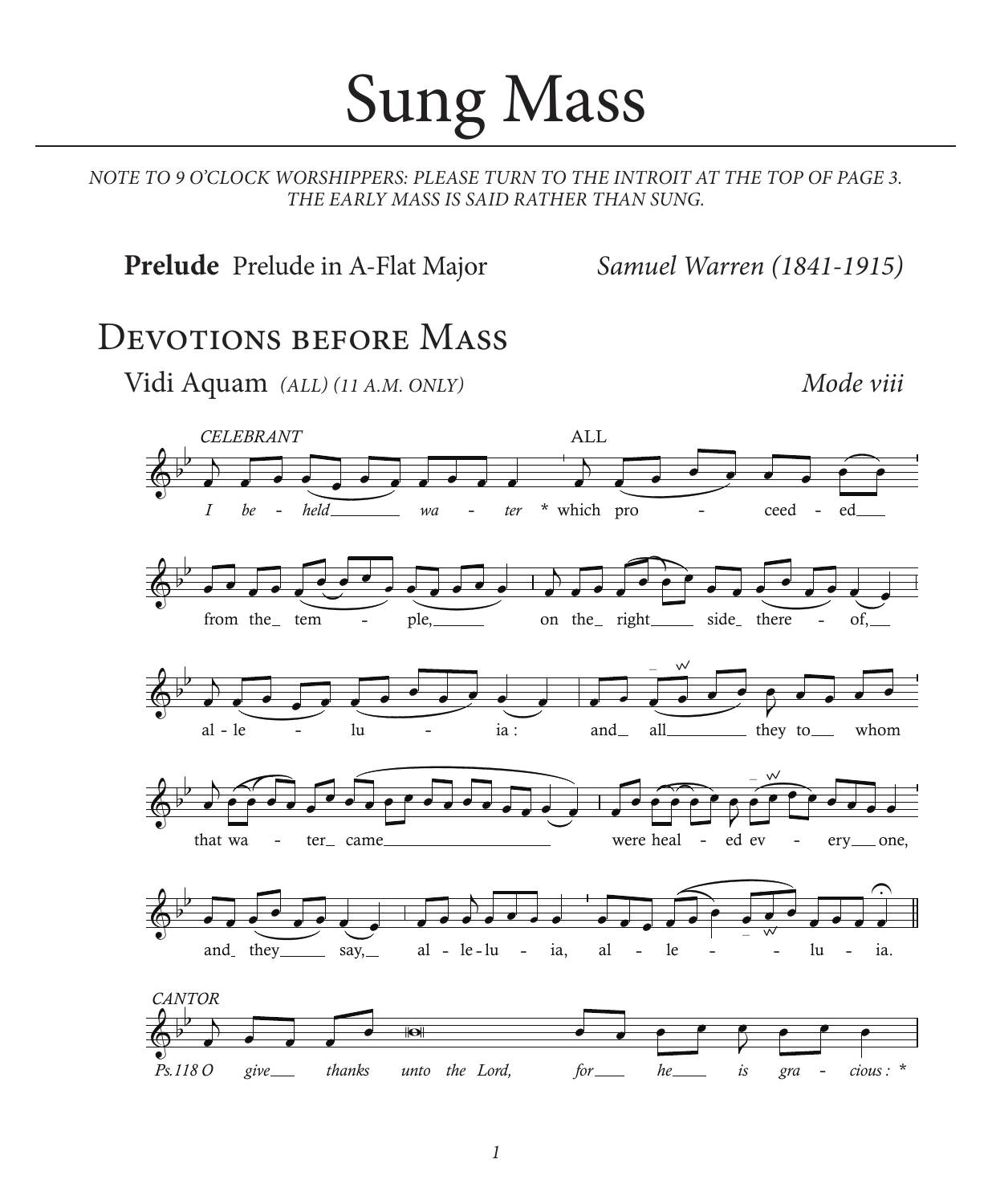

- V O Lord, show thy mercy up-**on** us.
- $R \times A$ nd grant us thy salva-**tion**.
- $\hat{V}$  O Lord, hear **our** prayer.
- R And let our cry come un-**to** thee.
- V The Lord be with **you**.
- $R \times A$ nd with thy spi-**rit**.

Let us pray.

GRACIOUSLY hear us, O Lord, holy Father Almighty,<br>
Geverlasting God: and vouchsafe to send thy holy Angel from heaven; to guard and cherish, to protect and visit, and to defend all who dwell in this thy holy habitation. Through Christ our Lord.

 $R\bar{z}$  Amen.

### **English Hymnal No 137**

The Day of Resurrection *Ellacombe*

 *The Day of Resurrection! Earth, tell it out abroad; The Passover of gladness, The Passover of God! From death to life eternal, From earth unto the sky, Our Christ hath brought us over With hymns of victory.*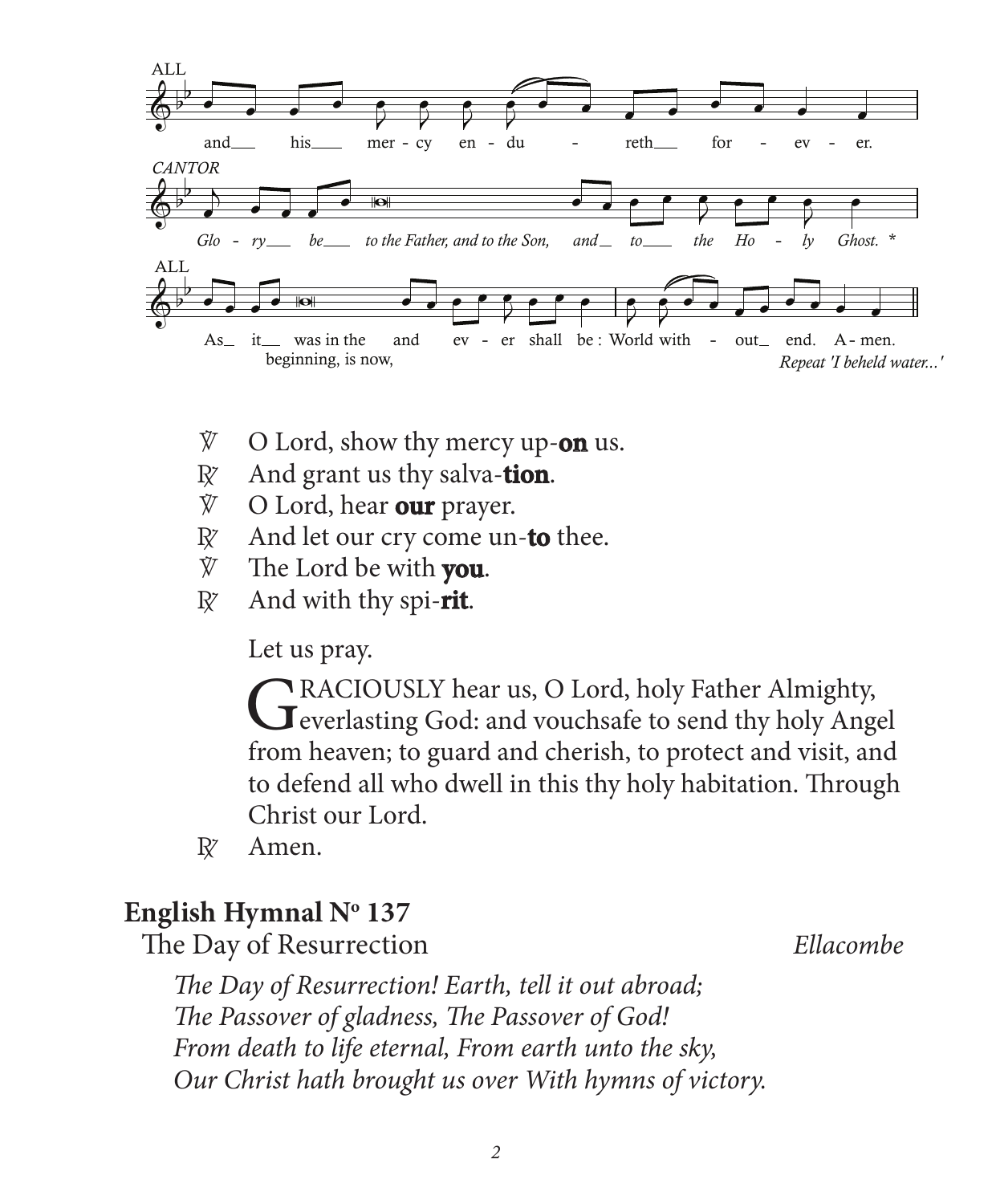*Our hearts be pure from evil, That we may see aright The Lord in rays eternal Of resurrection-light; And, listening to his accents, May hear so calm and plain His own 'All hail,' and, hearing, May raise the victor strain.*

 *Now let the heavens be joyful, And earth her song begin, The round world keep high triumph, And all that is therein; Let all things seen and unseen Their notes of gladness blend, For Christ the Lord hath risen, Our Joy that hath no end. Amen.* 

# THE MASS OF THE CATECHUMENS

# THE ENTRANCE RITES

Introit *— Jubilate Deo (CANTOR) (PLEASE KNEEL) Psalm 98:1-3*

 $\bigstar$  O sing unto the Lord a new song, alleluia. For the Lord hath done marvellous things, alleluia. In the sight of the nations hath he showed his righteous judgements, alleluia, alleluia. V. With his own right hand, and with his holy arm: hath he gotten himself the victory. Glory be to the Father, and to the Son, and to the Holy Ghost: As it was in the beginning, is now, and ever shall be, world without end. Amen.

*CELEBRANT:* Our Father, Who art in heaven, Hallowed be thy Name, Thy kingdom come, Thy will be done, on earth as it is in heaven. Give us this day our daily bread; And forgive us our trespasses,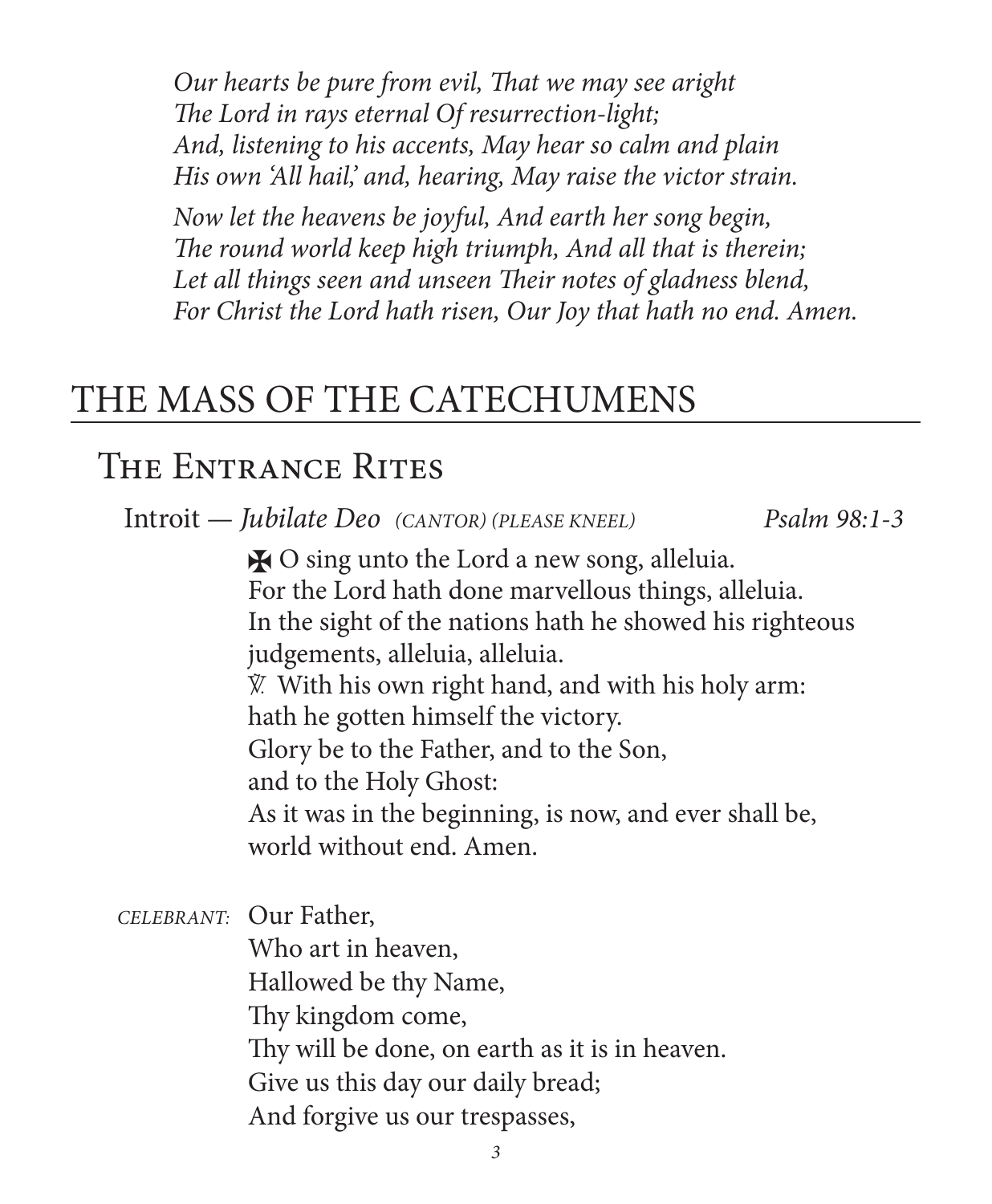As we forgive them that trespass against us; And lead us not into temptation, But deliver us from evil. Amen.

Almighty God, unto whom all hearts be open, all desires known, and from whom no secrets are hid: Cleanse the thoughts of our hearts by the inspiration of thy Holy Spirit, that we may perfectly love thee, and worthily magnify thy holy Name; through Christ our Lord.

R Amen.

The Summary of the Law

*CELEBRANT:* Our Lord Jesus Christ said:

 Hear O Israel, The Lord our God is one Lord; and thou shalt love the Lord thy God with all thy heart, and with all thy soul, and with all thy mind, and with all thy strength. This is the first and great commandment And the second is like unto it: Thou shalt love thy neighbour as thyself. On these two commandments hang all the Law and the Prophets.

*ALL:* Lord, have mercy upon us, and write both these thy laws in our hearts, we beseech thee.

Kyrie Eleison *(CANTOR) Missa Lux et Origo – Mode viii*

| Kyrie eleison   | Lord, have mercy upon us   |
|-----------------|----------------------------|
| Christe eleison | Christ, have mercy upon us |
| Kyrie eleison   | Lord, have mercy upon us   |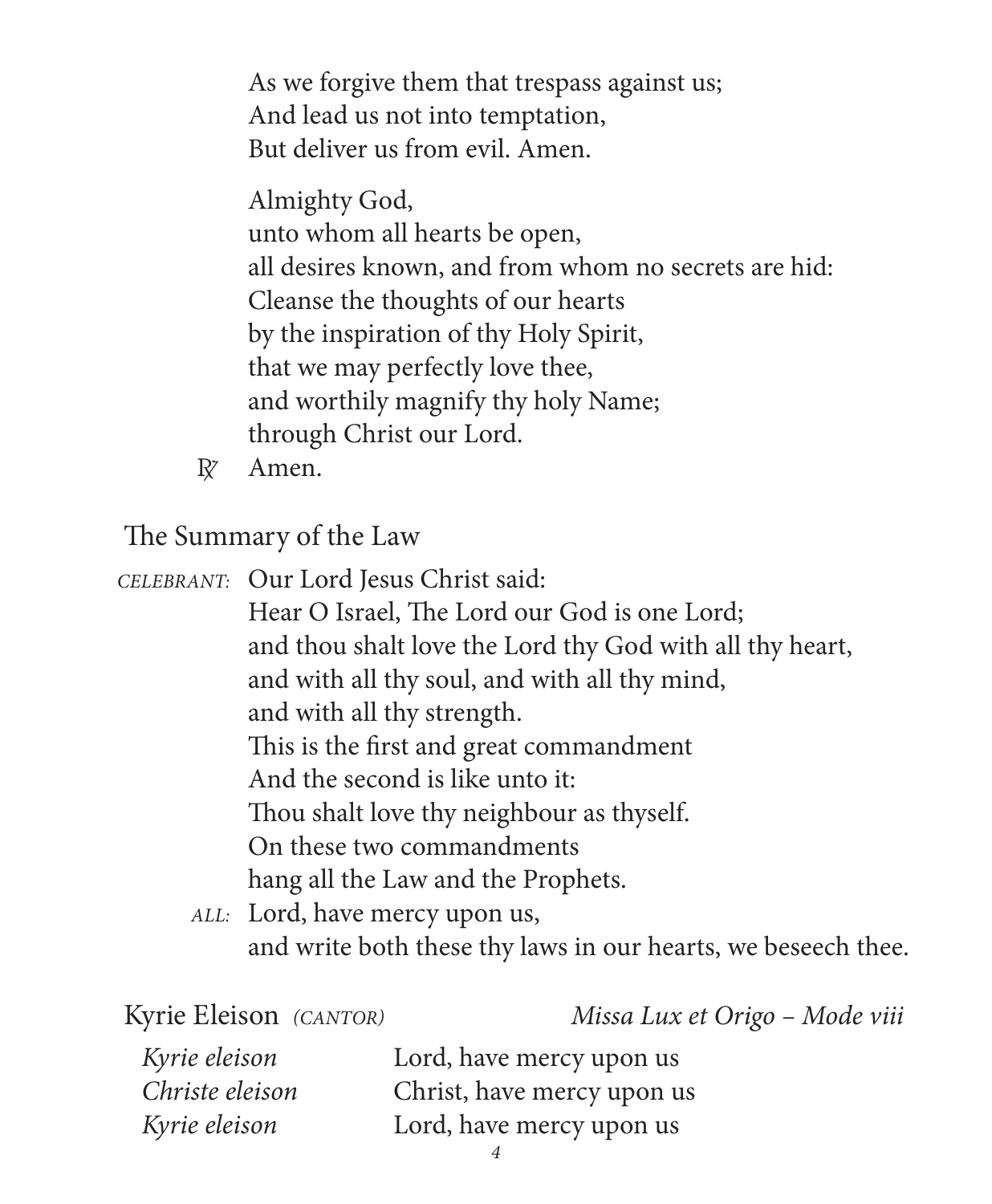#### Gloria in Excelsis *(PLEASE STAND) (ALL) Missa de Angelis*

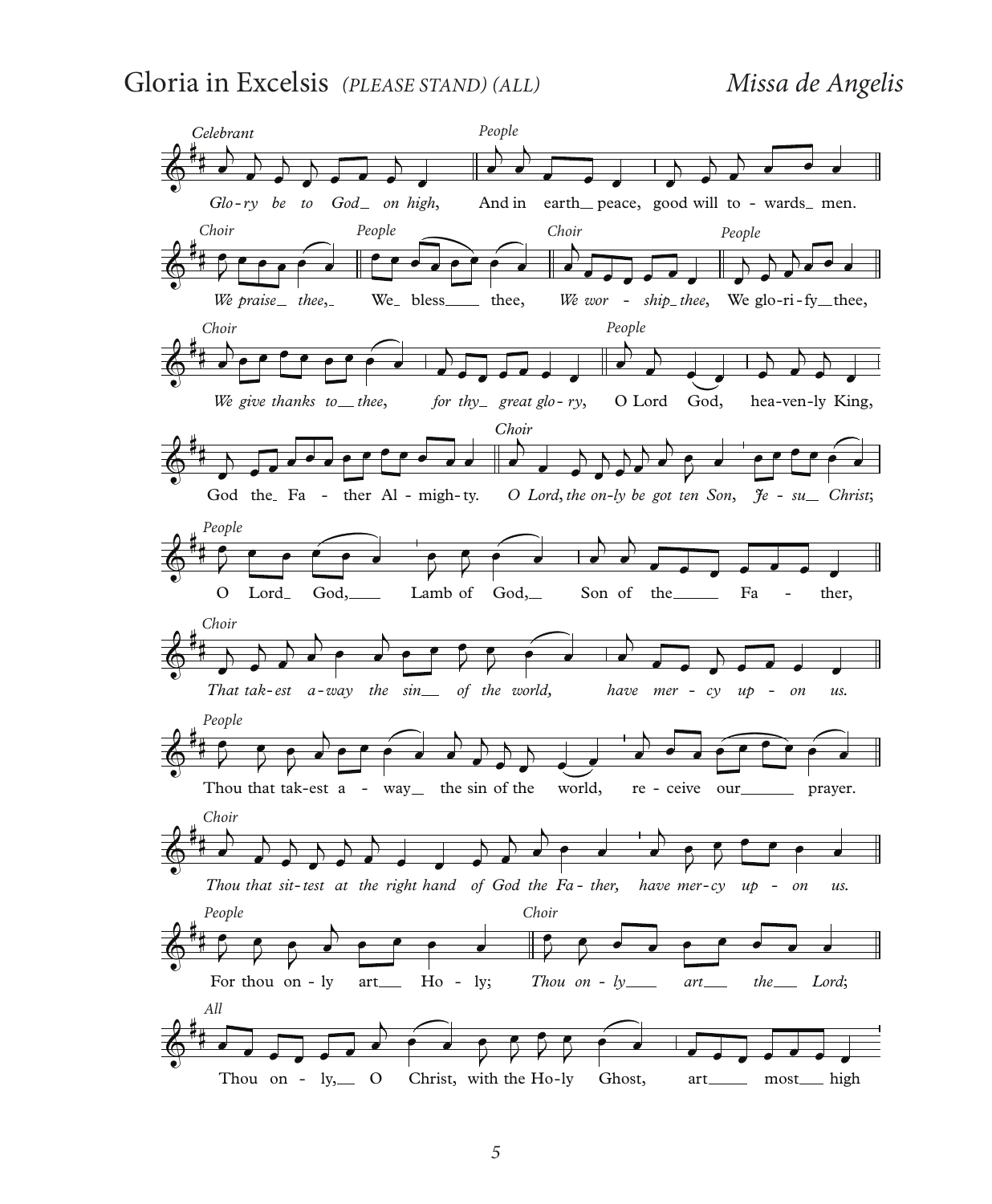

The Collect

- $\hat{V}$  The Lord be with you.
- $\mathbb{R}$  And with thy spirit.

Let us pray. *(PLEASE KNEEL)*

**O** ALMIGHTY God, who alone canst order the unruly wills and affections of sinful men: Grant unto thy people, that they may love the thing which thou commandest, and desire that which thou dost promise; that so, among the sundry and manifold changes of the world, our hearts may surely there be fixed, where true joys are to be found; through Jesus Christ our Lord, who liveth and reigneth with thee and the Holy Spirit, one God, world without end.

 $R^{\gamma}$  Amen.

# The Liturgy of the Word

The Epistle: S. James 1:17 *(PLEASE BE SEATED)*

The Epistle is written in the first chapter of the General Epistle of James, beginning at the seventeenth verse.

EVERY good gift and every perfect gift is from above, and cometh<br>down from the Father of lights, with whom is no variableness, neither shadow of turning. Of his own will he brought us to birth by the word of truth, that we should be a kind of first-fruits of all his creation. Ye know this, my beloved brethren; and so let every man be swift to hear, slow to speak, slow to wrath; for the wrath of man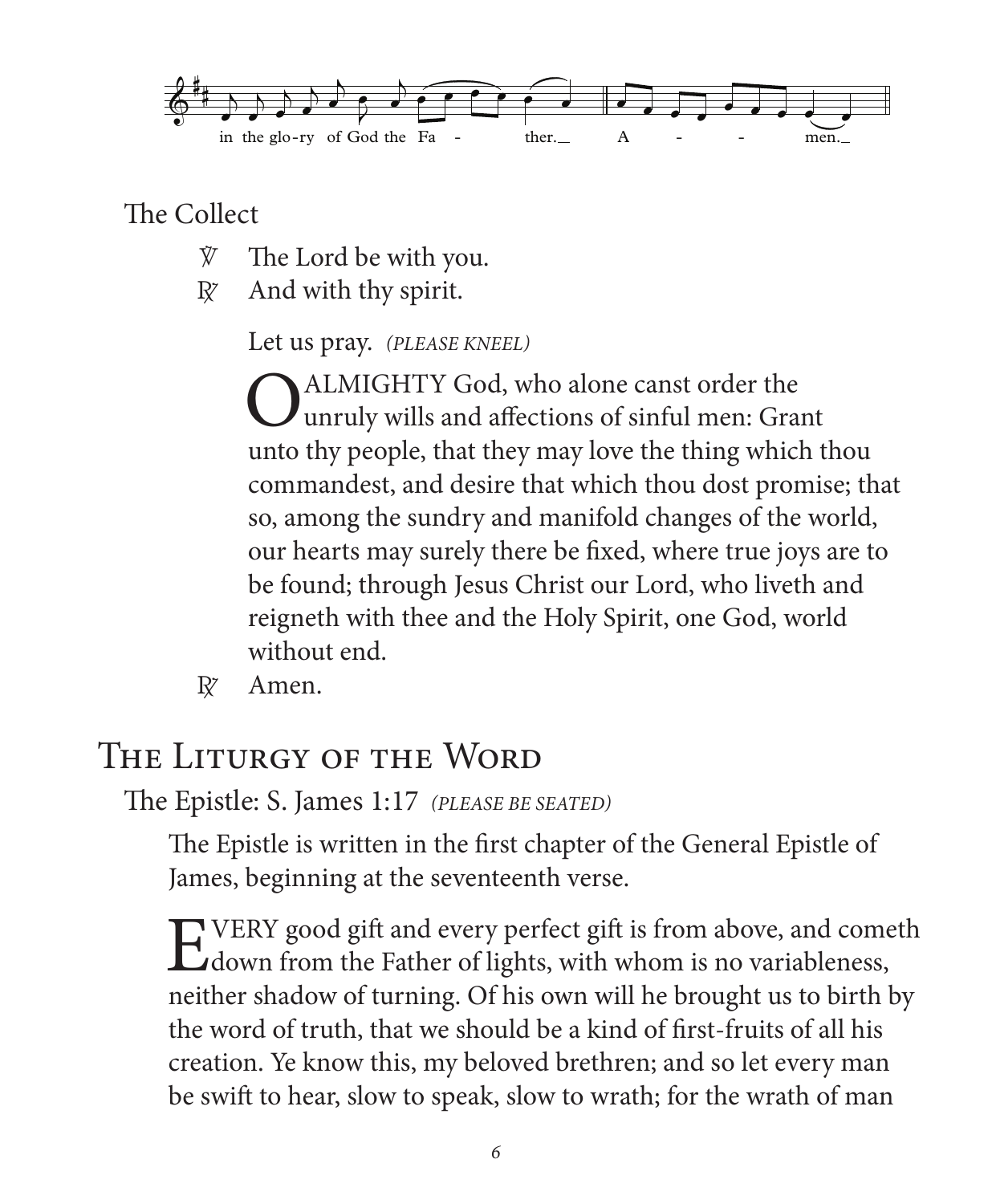worketh not the righteousness of God. And therefore lay aside all filthiness and residue of wickedness, and receive with meekness the implanted word, which is able to save your souls.

Here endeth the Epistle.



The Holy Gospel: S. John 16:5 (PLEASE STAND)

- The Lord be with you. V.
- And with thy spirit.  $R^{\prime}$

**X** The Holy Gospel is written in the sixteenth chapter

of the Gospel according to S. John, beginning at the fifth verse.

Glory be to thee, O Lord.  $R^z$ 

**EVALUATE:** ESUS said unto his disciples, Now I go my way to him that sent me, and none of you asketh me, Whither goest thou? But, because I have said these things unto you, sorrow hath filled your heart. Nevertheless, I tell you the truth; it is expedient for you that I go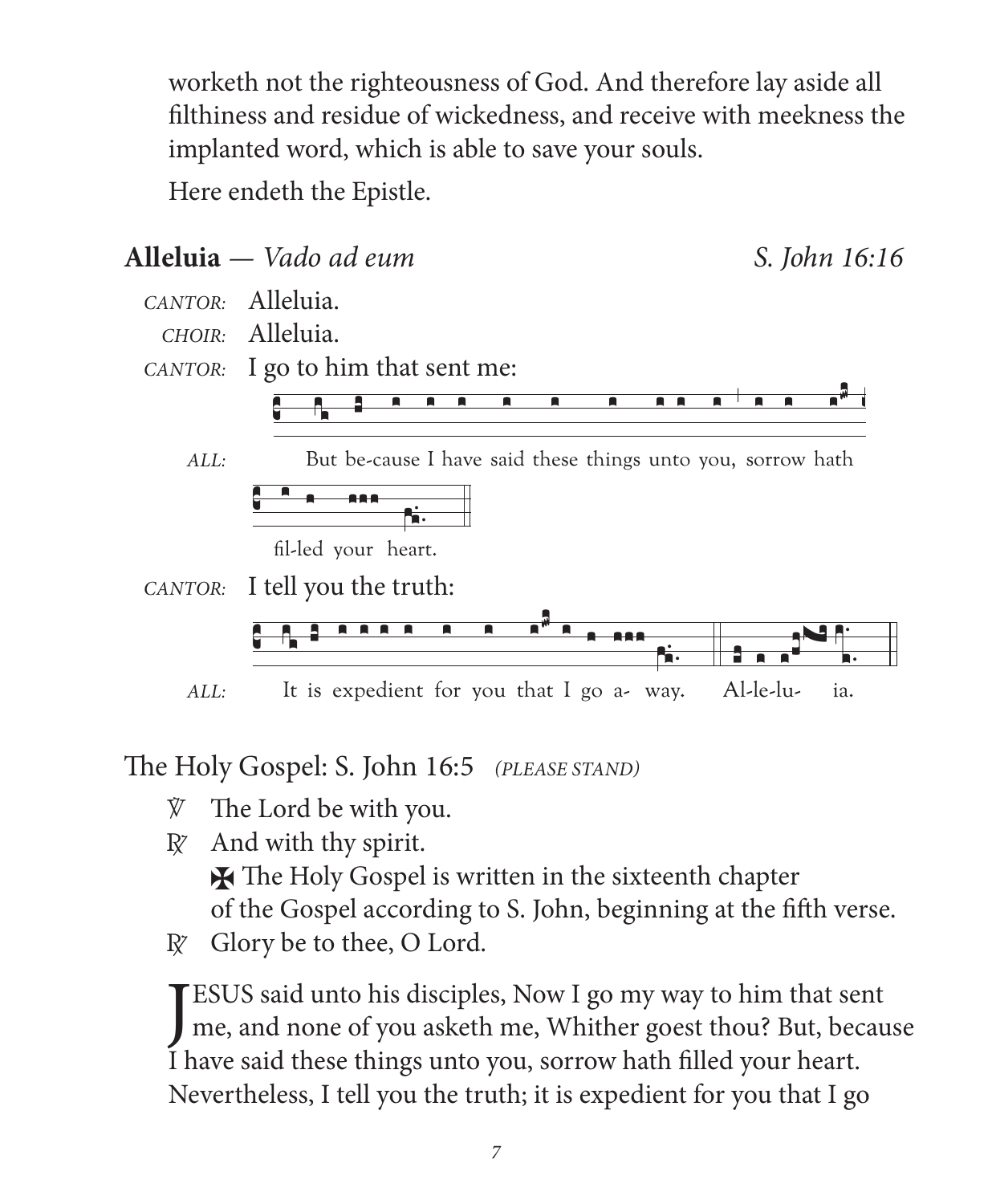away: for if I go not away, the Comforter will not come unto you; but if I depart, I will send him unto you. And when he Is come, he will reprove the world of sin, and of righteousness, and of judgement: of sin, because they believe not on me; of righteousness, because I go to my Father, and ye see me no more; of judgement, because the prince of this world is judged. I have yet many things to say unto you, but ye cannot bear them now. Howbeit, when he, the Spirit of truth, is come, he will guide you into all truth: for he shall not speak of himself; but whatsoever he shall hear, that shall he speak: and he will show you things to come. He shall glorify me: for he shall receive of mine, and shall show it unto you. All things that the Father hath are mine: therefore said I, that he shall take of mine, and shall show it unto you.

 $R$  Praise be to thee, O Christ.

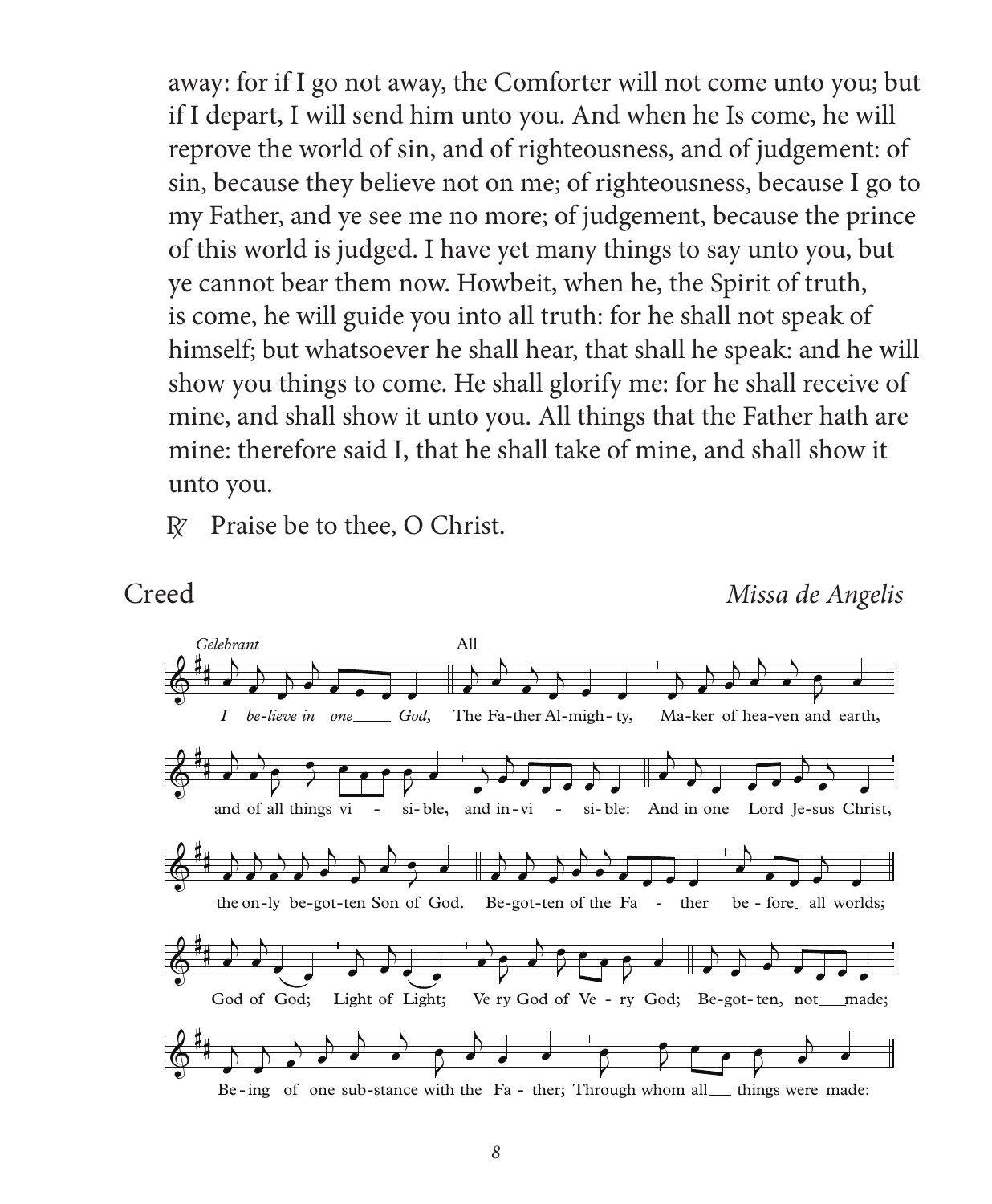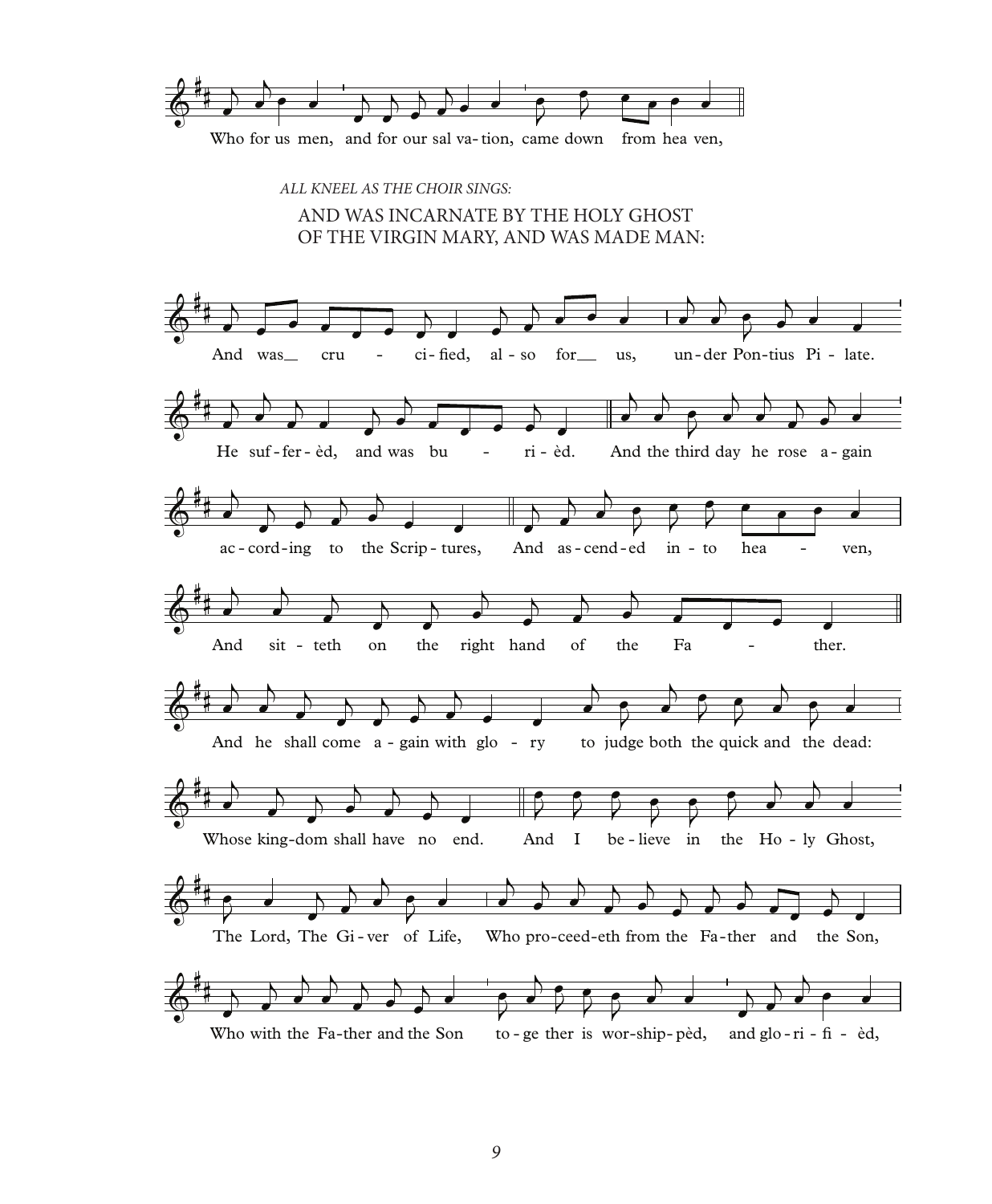

Sermon: The Father Vicar

# THE MASS OF THE FAITHFUL (LITURGY OF THE EUCHARIST)

### **OFFERTORY**

- $\hat{V}$  The Lord be with you.
- $R \times A$ nd with thy spirit. Let us pray. *(PLEASE KNEEL)*

### **Offertory Antiphon** *— Jubilate Deo universa Psalm 66:1,14*



#### CANTOR: O be joyful in God all ye lands: sing praises unto the honour of his Name: \* CANTOR:

 *ALL:* Ö CÖME hither and hearken, all ye that fear God, and I will tell you what things he hath done for my **soul**, äl-le-lü-iä.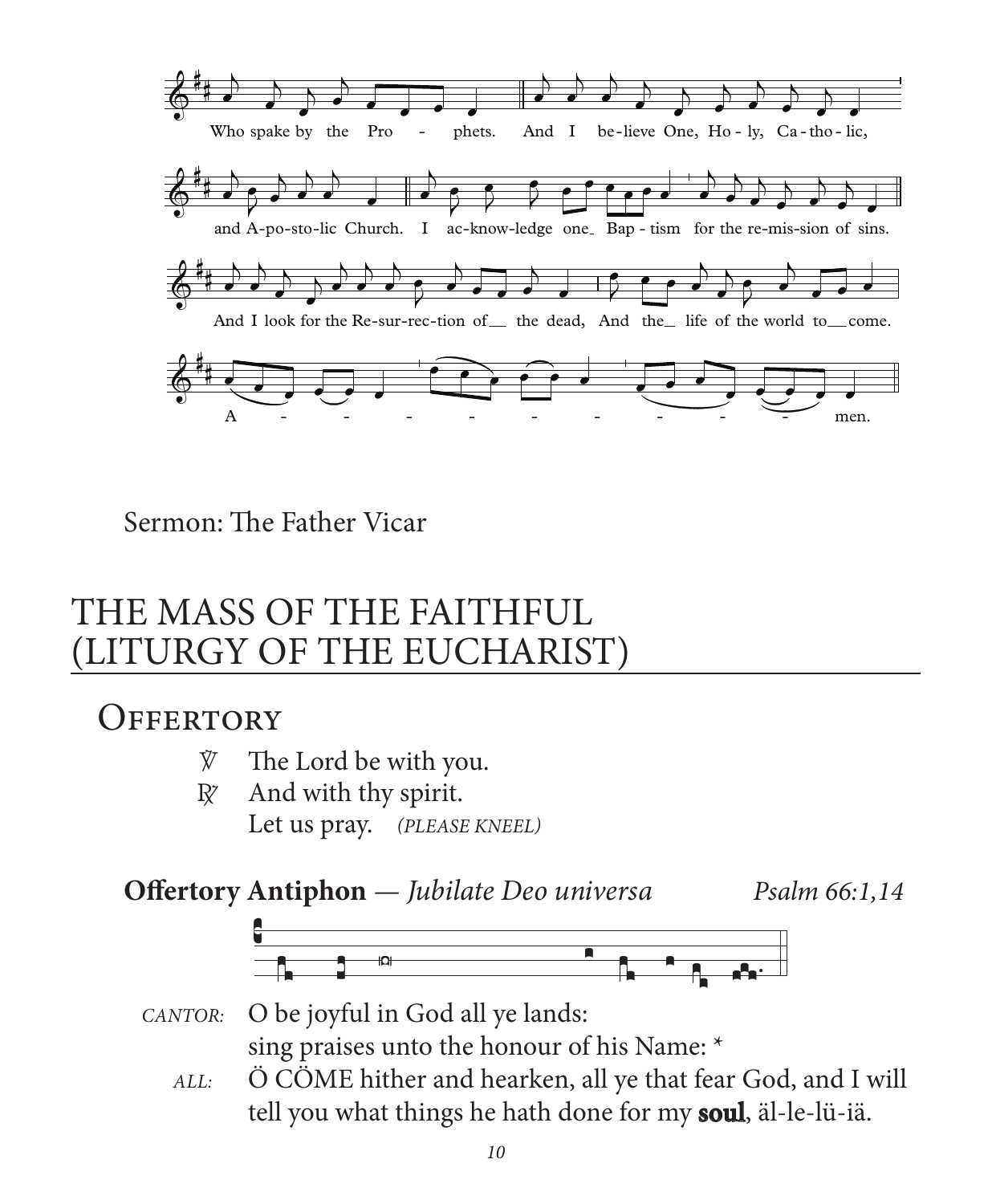# **English Hymnal No 135**

Love's redeeming work is done *Savannah*

 *Love's redeeming work is done; Fought the fight, the battle won: Lo, our Sun's eclipse is o'er! Lo, he sets in blood no more!*

 *Vain the stone, the watch, the seal, Christ has burst the gates of hell; Death in vain forbids his rise; Christ has opened Paradise.*

 *Lives again our glorious King; Where, O death is now thy sting? Dying once, he all doth save; Where thy victory, O grave?*

 *Soar we now where Christ has led, Following our exalted Head; Made like him, like him we rise; Ours the cross, the grave, the skies.*

 *Hail the Lord of earth and heaven! Praise to thee by both be given: Thee we greet triumphant now; Hail, the Resurrection thou! Amen.*

#### Orate Fratres *(CELEBRANT) (PLEASE KNEEL)*

- *CELEBRANT:* Pray, brethren, that this my sacrifice, and yours, may be acceptable to God the Father Almighty.
	- *PEOPLE:* The Lord receive this Sacrifice at thy hands, to the praise and glory of his Name, both to our benefit, and that of all his holy Church.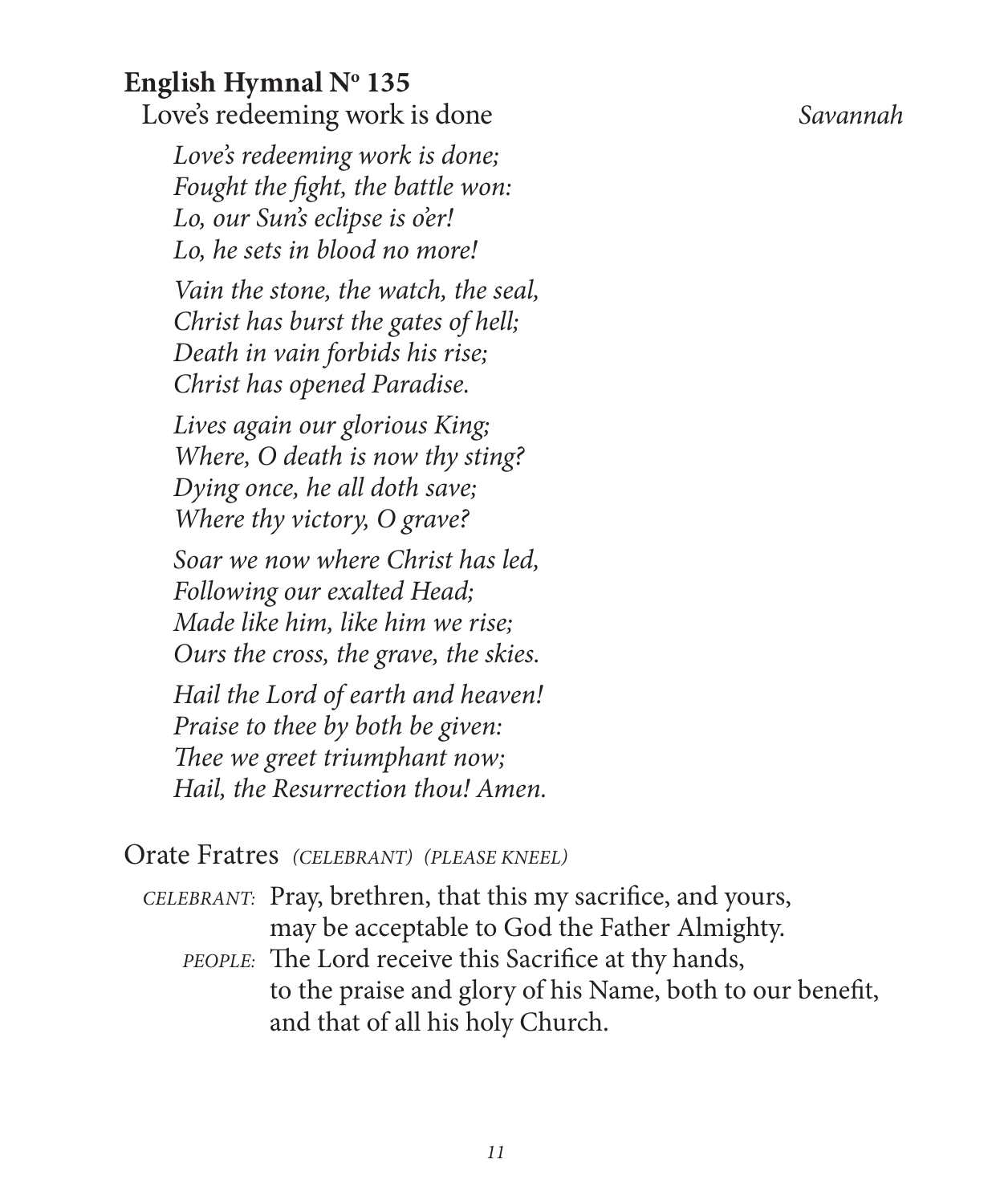Secret (Prayer over the Gifts)

O GOD, who by the wondrous operation of this sacrifice,<br>hast made us partakers of thy glorious Godhead: grant, we beseech thee, that we which are taught the knowledge of thy truth, may in all our conversation walk worthily of the same. Through Jesus Christ our Lord, who liveth and reigneth with thee and the Holy Spirit, one God, world without end.

R<sub>Z</sub> Amen.

Prayer for the Catholic Church *(CELEBRANT) (PLEASE KNEEL)*

ALMIGHTY and everliving God, who by thy holy Apostle hast<br>taught us to make prayers and supplications, and to give thanks, for all men: We humbly beseech thee most mercifully to accept our alms and oblations, and to receive these our prayers, which we offer unto thy Divine Majesty; beseeching thee to inspire continually the universal Church with the spirit of truth, unity, and concord: And grant that all they that do confess thy holy Name may agree in the truth of thy holy Word, and live in unity and godly love.

We beseech thee also to lead all nations in the way of righteousness; and so to guide and direct their governors and rulers, that thy people may enjoy the blessings of freedom and peace: And grant unto thy servant Elizabeth our Queen, and to all that are put in authority under her, that they may truly and impartially administer justice, to the maintenance of thy true religion and virtue.

Give grace, O heavenly Father, to all Bishops, Priests, and Deacons, and specially to thy servant Andrew our Bishop, that they may both by their life and doctrine set forth thy true and living Word, and rightly and duly administer thy holy Sacraments: Prosper, we pray thee, all those who proclaim the Gospel of thy kingdom among the nations: And to all thy people give thy heavenly grace, and specially to this congregation here present, that, with meek heart and due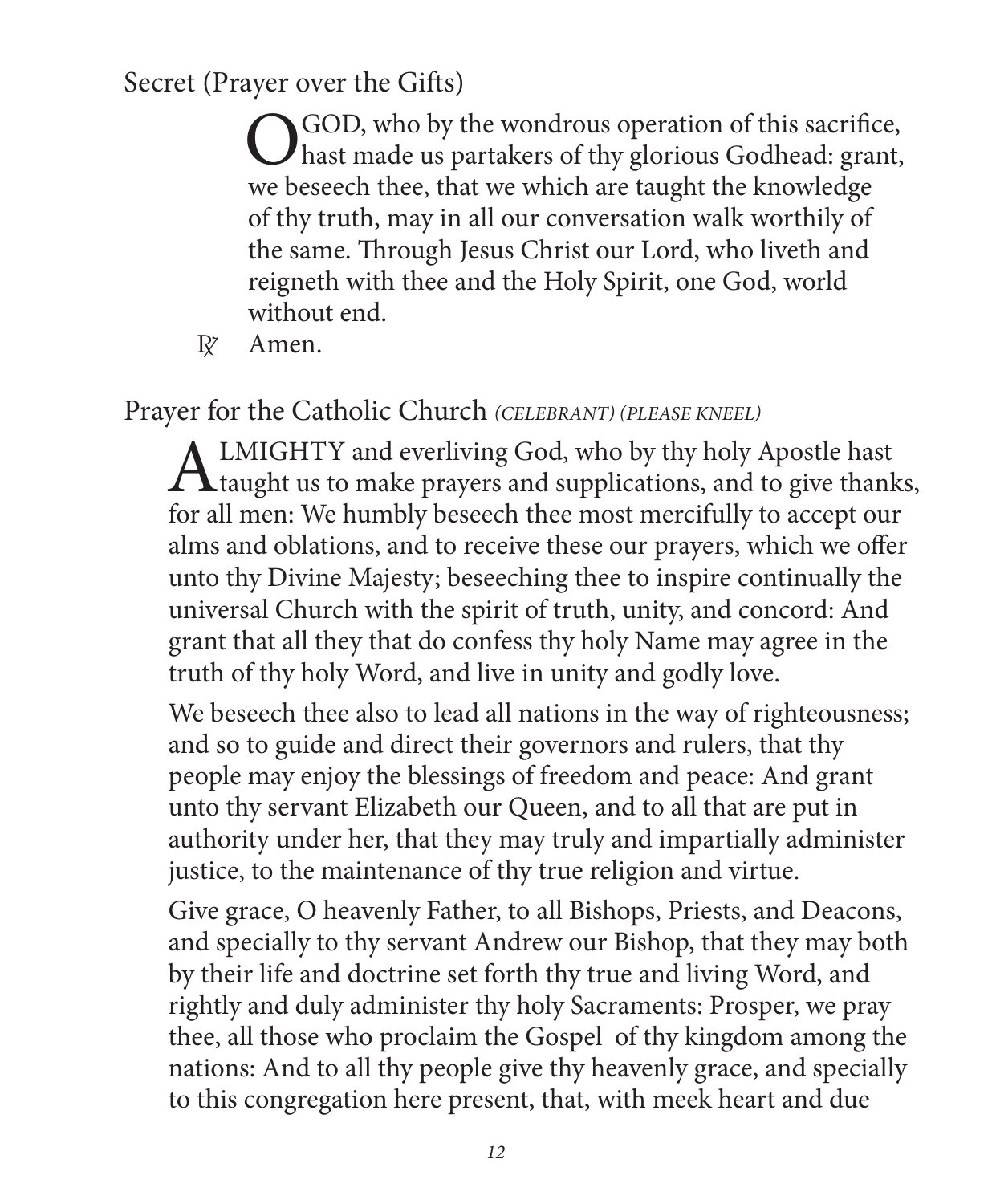reverence, they may hear and receive thy holy Word; truly serving thee in holiness and righteousness all the days of their life.

And we most humbly beseech thee of thy goodness, O Lord, to comfort and succour all them, who in this transitory life are in trouble, sorrow, need, sickness, or any other adversity, especially those for whom our prayers are desired.

We  $\bigstar$  remember before thee, O Lord, all thy servants departed this life in thy faith and fear: and we bless thy holy Name for all who in life and death have glorified thee; beseeching thee to give us grace that, rejoicing in their fellowship, we may follow their good examples, and with them be partakers of thy heavenly kingdom.

Grant this, O Father, for Jesus Christ's sake, our only Mediator and Advocate, to whom, with thee and the Holy Ghost, be all honour and glory, world without end.

R<sup>z</sup> Amen.

Confession and Absolution

 $\sum E$  that do truly and earnestly repent you of your sins, and are in love and charity with your neighbours, and intend to lead the new life, following the commandments of God, and walking from henceforth in his holy ways: Draw near with faith, and take this holy Sacrament to your comfort; and make your humble confession to Almighty God, meekly kneeling upon your knees.

*Almighty God,*

*ALL:* Father of our Lord Jesus Christ, Maker of all things, Judge of all men: We acknowledge and confess our manifold sins and wickedness, Which we from time to time most grievously have committed,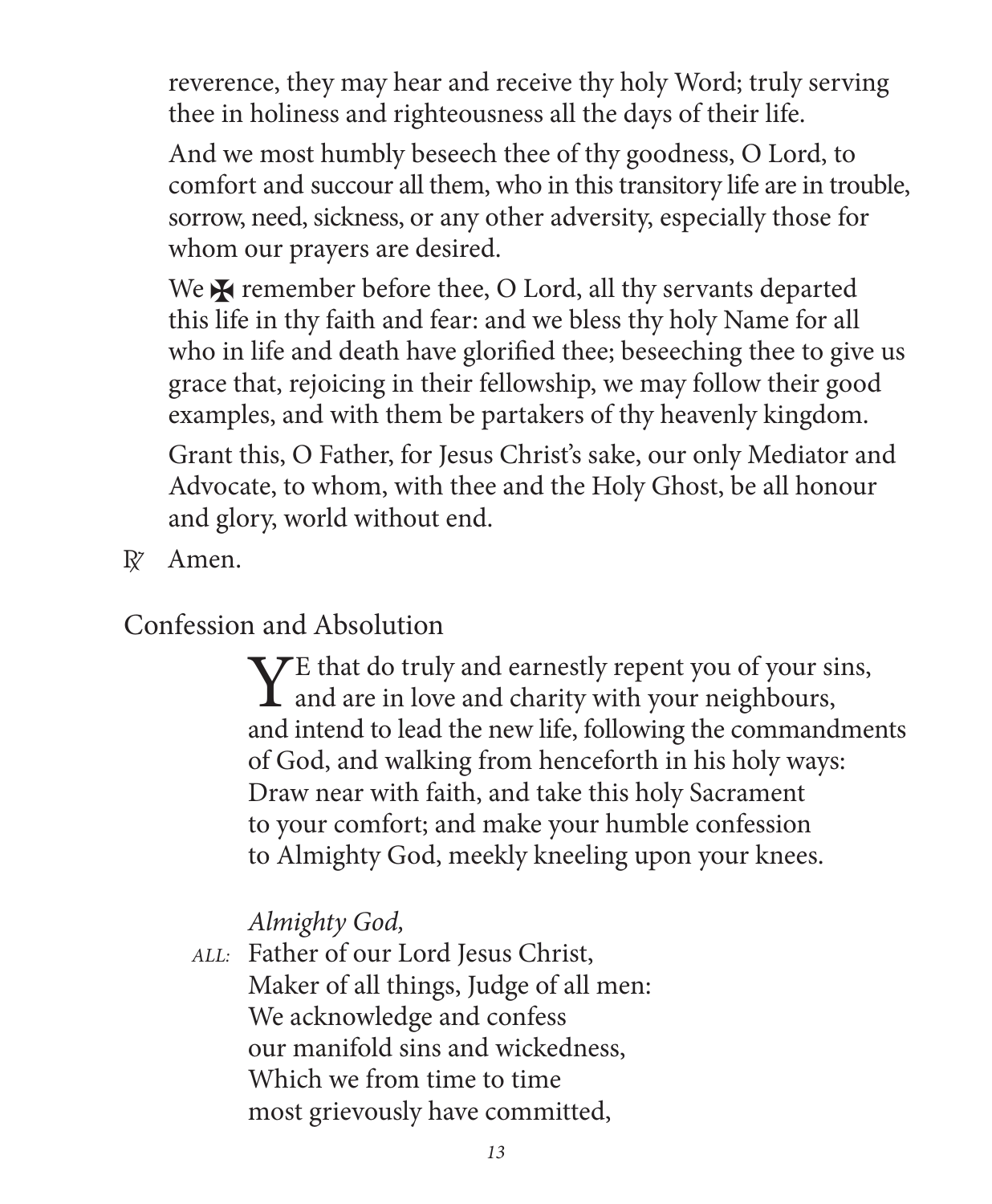By thought, word, and deed, Against thy Divine Majesty. We do earnestly repent, And are heartily sorry for these our misdoings. Have mercy upon us, most merciful Father; For thy Son our Lord Jesus Christ's sake, Forgive us all that is past; And grant that we may ever hereafter Serve and please thee In newness of life, To the honour and glory of thy Name; Through Jesus Christ our Lord. Amen.

*CELEBRANT:* Almighty God, our heavenly Father, who of his great mercy hath promised forgiveness of sins to all them that with hearty repentance and true faith turn unto him: Have mercy upon you;  $\star$  pardon and deliver you from all your sins; confirm and strengthen you in all goodness; and bring you to everlasting life; through Jesus Christ our Lord.  $R^{\gamma}$  Amen.

> Hear what comfortable words our Saviour Christ saith unto all that truly turn to him.

TOME unto me all that labour and are heavy laden, and I will refresh you. *S. Matthew 11:28* God so loved the world, that he gave his only-begotten Son, to the end that all that believe in him should not perish, but have eternal life. *S. John 3:16*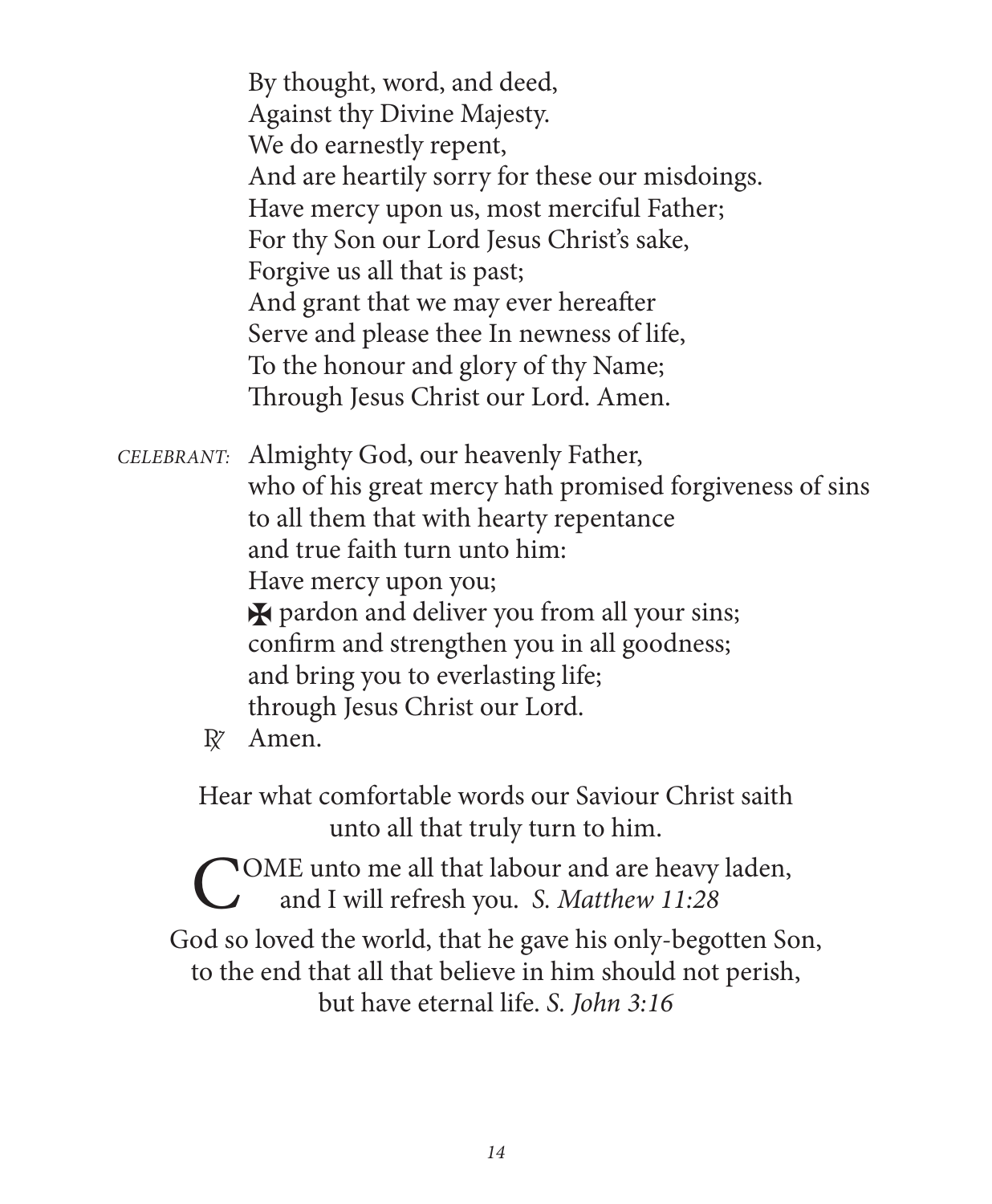Hear also what Saint Paul saith. This is a true saying, and worthy of all men to be received, that Christ Jesus came into the world to save sinners. 1 Timothy 1:15

Hear also what Saint John saith.

If any man sin, we have an Advocate with the Father, Jesus Christ the righteous; and he is the propitiation for our sins. 1 S. John 2:1,2

# **CONSECRATION AND OBLATION**

Sursum Corda and Preface



It is meet and right so to do.  $\mathbb{R}^7$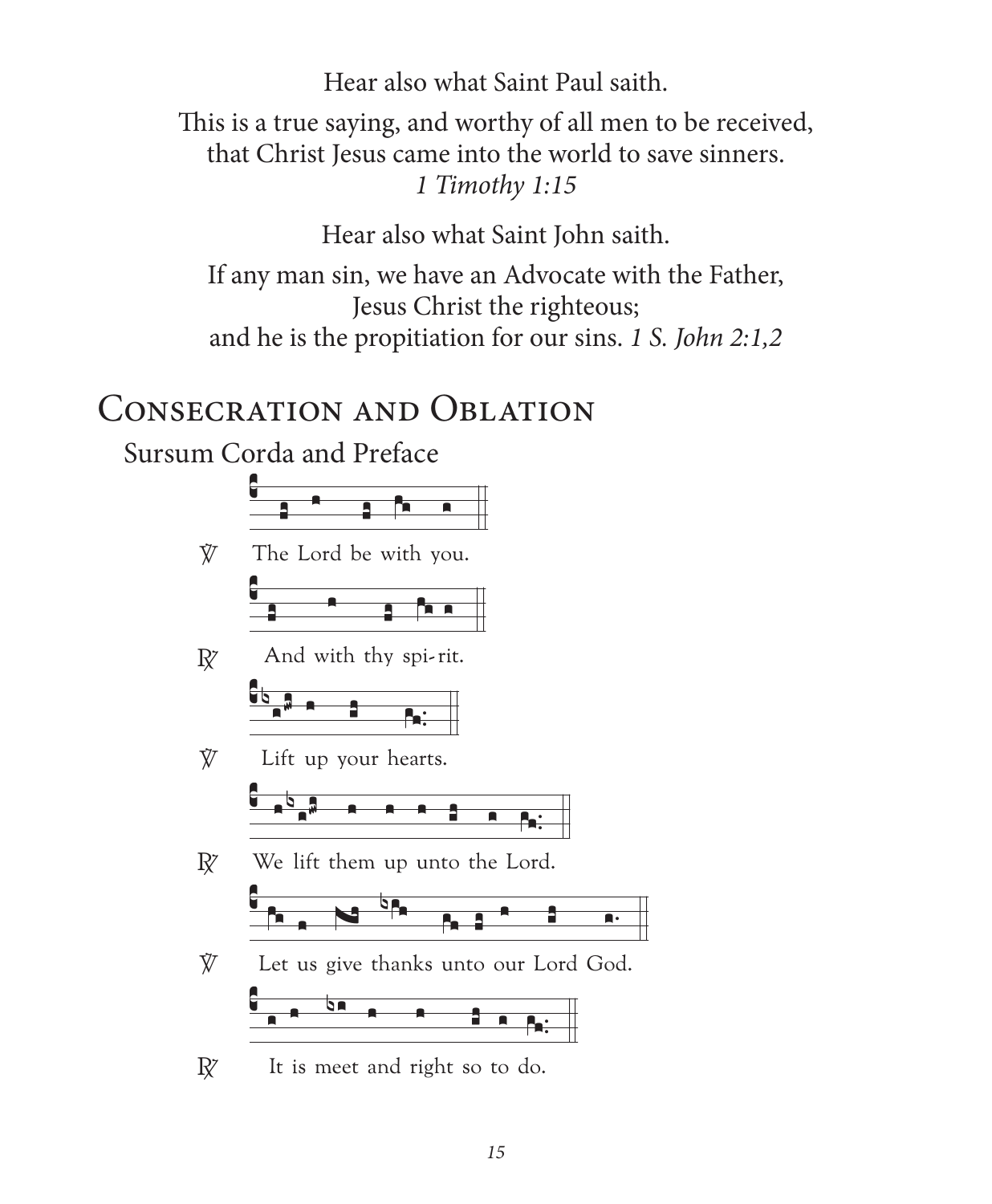$\prod$  is very meet, right, and our bounden duty,<br>that we should at all times, and in all places **L** that we should at all times, and in all places give thanks unto thee, O Lord, Holy Father, Almighty, Everlasting God, Creator and Preserver of all things.

BUT chiefly are we bound to praise thee for the glorious<br>Resurrection of thy Son Jesus Christ our Lord:<br>for the state of the group Death of Lands reliable are of formal forms. for he is the very Paschal Lamb, which was offered for us, and hath taken away the sin of the world; who by his death hath destroyed death, and by his rising to life again hath restored to us everlasting life.

THEREFORE with Angels and Archangels,<br>and with all the company of heaven, we laud and magnify thy glorious Name; evermore praising thee and saying:

#### Sanctus and Benedictus *(CANTOR) Missa Lux et Origo – Mode iv*

| Sanctus, Sanctus, Sanctus, | HOLY, Holy, Holy,                   |
|----------------------------|-------------------------------------|
| Dominus Deus Sabaoth.      | Lord God of hosts,                  |
| Pleni sunt coeli           | Heaven and earth                    |
| et terra gloria tua.       | are full of thy glory.              |
| Hosanna in excelsis.       | Glory be to thee, O Lord Most High. |
| Renedictus qui venit       | <b>X</b> BLESSED is he that cometh  |
| in nomine Domini.          | in the Name of the Lord:            |
| Hosanna in excelsis.       | Hosanna in the highest.             |

# Canon of the Mass

*(CELEBRANT)*

BLESSING and glory and thanksgiving be unto thee Almighty<br>God, our heavenly Father, who of thy tender mercy didst give thine only Son Jesus Christ to take our nature upon him, and to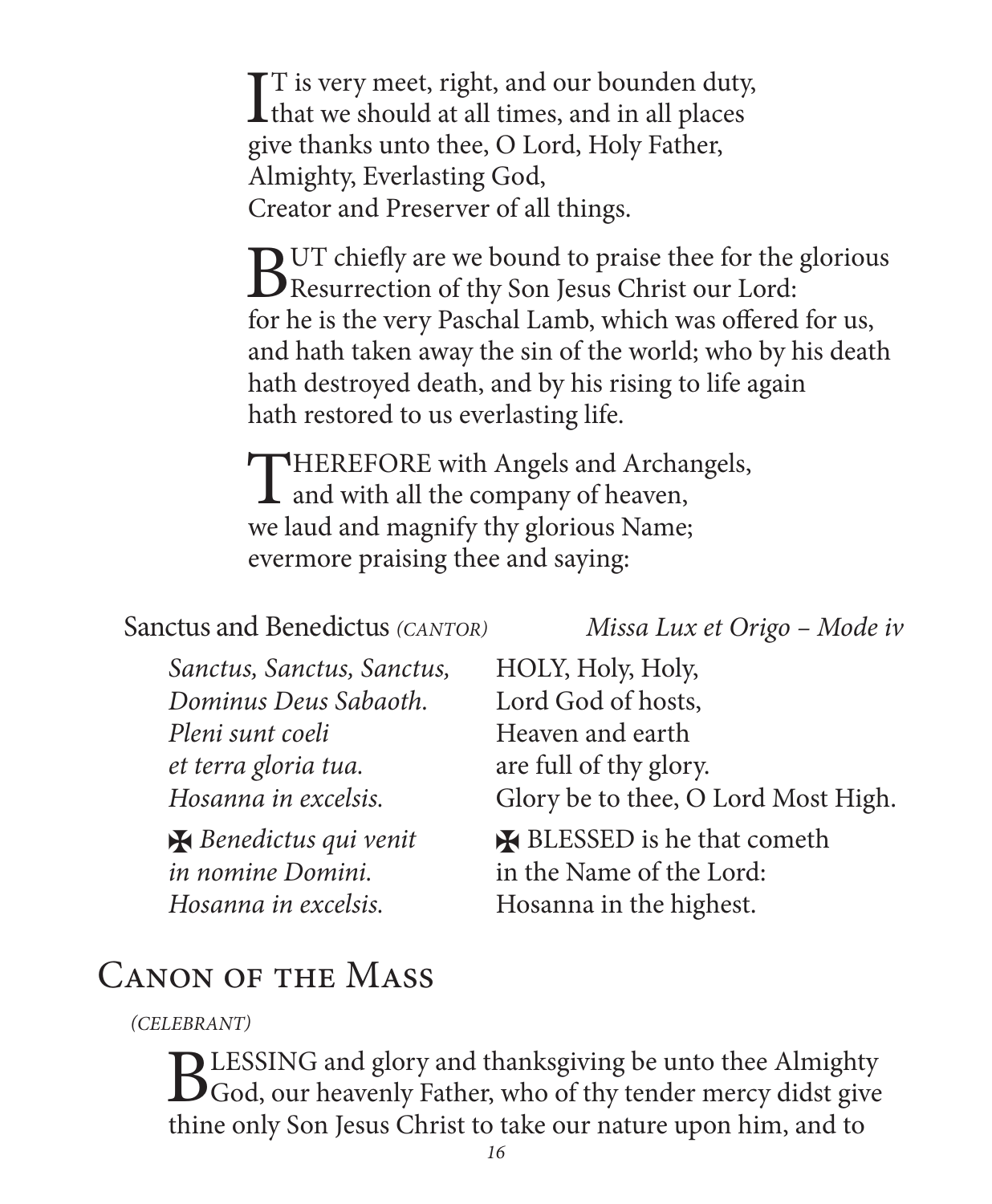suffer death upon the Cross for our redemption; who made there, by his one oblation of himself once offered, a full, perfect, and sufficient sacrifice, oblation, and satisfaction, for the sins of the whole world; and did institute, and in his holy Gospel command us to continue, a perpetual memorial of that his precious death, until his coming again.

Hear us, O merciful Father, we most humbly beseech thee; and grant that we receiving these thy creatures of bread and wine, according to thy Son our Saviour Jesus Christ's holy institution, in remembrance of his death and passion, may be partakers of his most blessed Body and Blood;

Who, in the same night that he was betrayed, took Bread; and, when he had given thanks, he brake it; and gave it to his disciples, saying, "Take, eat; this is my Body which is given for you: Do this in remembrance of me."

Likewise after supper he took the Cup; and, when he had given thanks, he gave it to them, saying, "DRINK YE ALL, OF THIS; FOR this is my Blood of the new Covenant, which is shed for you and for many for the remission of sins: Do this, as oft as ye shall drink it, in remembrance of me."

Wherefore, O Father, Lord of heaven and earth, we thy humble servants, with all thy holy Church, remembering the precious death of thy beloved Son, his mighty resurrection, and glorious ascension, and looking for his coming again in glory, do make before thee, in this sacrament of the holy Bread of eternal life and the Cup of everlasting salvation, the memorial which he hath commanded;

And we entirely desire thy fatherly goodness mercifully to accept this our sacrifice of praise and thanksgiving, most humbly beseeching thee to grant, that by the merits and death of thy Son Jesus Christ, and through faith in his blood, we and all thy whole Church may obtain remission of our sins, and all other benefits of his passion;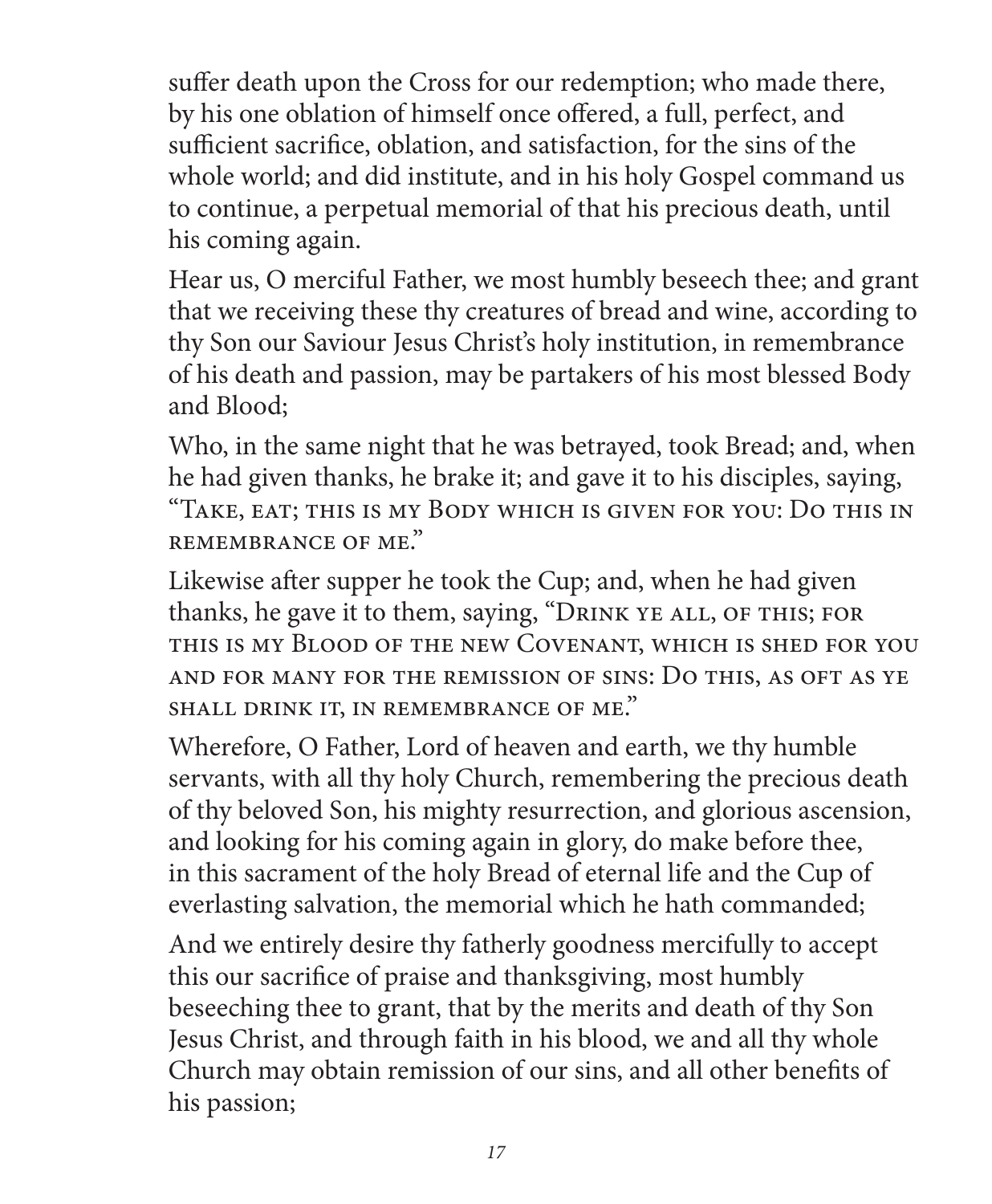And we pray that by the power of thy Holy Spirit, all we who are partakers of this holy Communion may be fulfilled with thy grace and **X** heavenly benediction; through Jesus Christ our Lord, by whom and with whom, in the unity of the Holy Spirit, all honour and glory be unto thee, O Father Almighty, world without end.

Amen.  $\mathbb{R}^7$ 

### COMMUNION OF THE FAITHFUL

#### Pater Noster

CELEBRANT: Let us pray.

As our Saviour Christ hath commanded and taught us, we are bold to say,

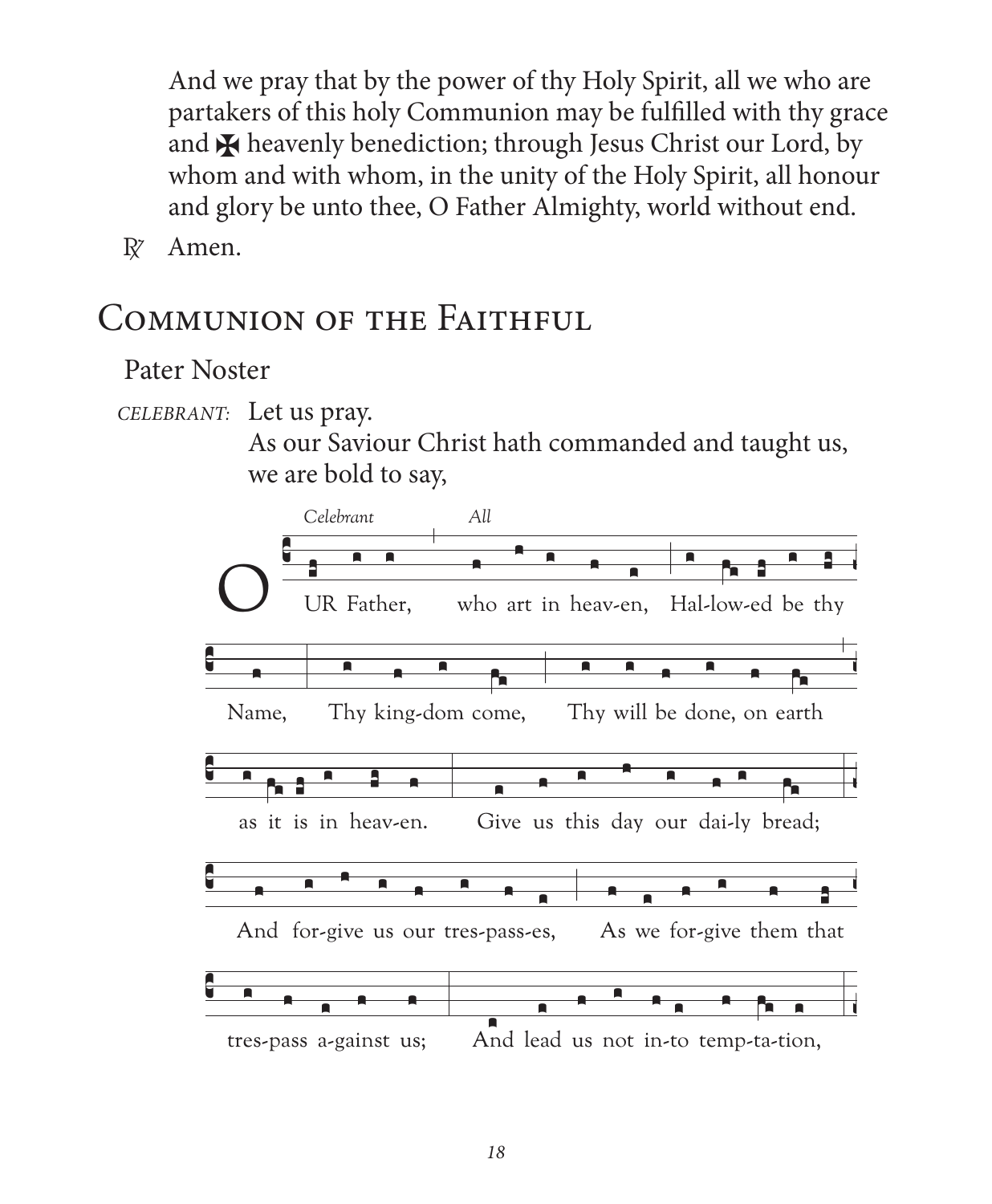

#### Fraction and Pax



The peace of the Lord be always with you. R.And with thy spirit.

The Prayer of Humble Access

CELEBRANT: We do not presume

ALL: to come to this thy Table, O merciful Lord, Trusting in our own righteousness, But in thy manifold and great mercies. We are not worthy So much as to gather up the crumbs under thy Table. But thou art the same Lord. Whose property is always to have mercy: Grant us therefore, gracious Lord, So to eat the Flesh of thy dear Son Jesus Christ, And to drink his Blood, That our sinful bodies may be made clean by his Body, And our souls washed through his most precious Blood, And that we may evermore dwell in him, And he in us. Amen.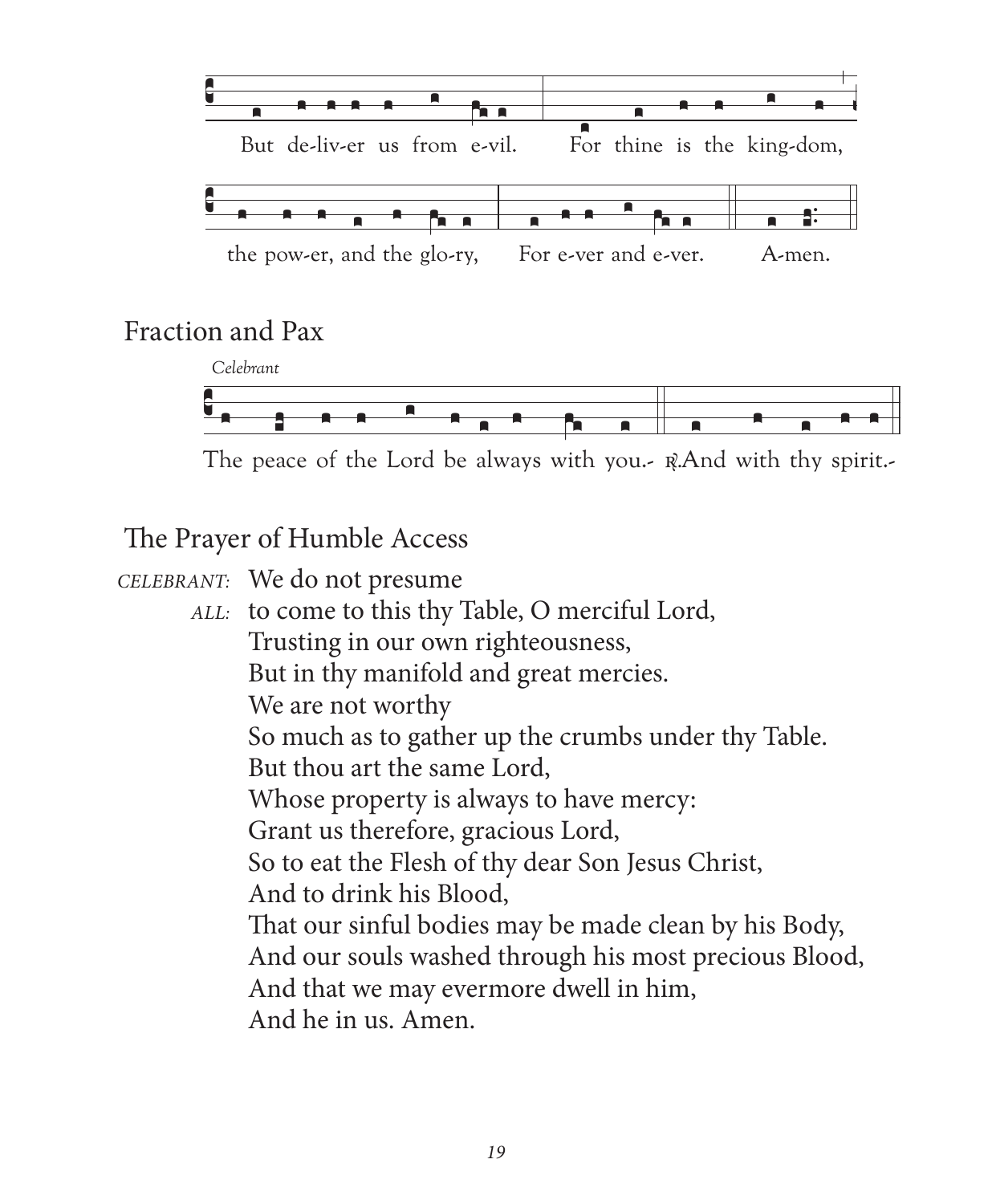Agnus Dei *(CANTOR) Missa Lux et Origo – Mode iv* 

*Agnus Dei,* O Lamb of God, *miserere nobis.* have mercy upon us. *Agnus Dei,* O Lamb of God, *miserere nobis.* **grant us thy peace.** *Agnus Dei,* O Lamb of God, *dona nobis pacem.* grant us thy peace.

*qui tollis peccata mundi,* that takest away the sin of the world, *qui tollis peccata mundi,* that takest away the sin of the world, *qui tollis peccata mundi,* that takest away the sin of the world,

Communion Antiphon *— Dum venerit Paraclitus (CANTOR) S. John 16:8*

*When the Comforter, the Spirit of Truth is come; he will reprove the world of sin: And of righteousness, and of judgement, alleluia, alleluia.*

*THE ACT OF SPIRITUAL COMMUNION IS NOW READ FOR THE BENEFIT OF THOSE WHO ARE WATCHING MASS ONLINE AND UNABLE TO RECEIVE CHRIST SACRAMENTALLY DURING THIS MASS.*

#### ACT OF SPIRITUAL COMMUNION:

\_\_\_\_\_\_\_\_\_\_\_\_\_\_\_\_\_\_\_\_\_\_\_\_\_\_\_\_\_\_\_\_\_\_\_\_\_\_\_\_\_\_\_\_\_\_\_\_\_\_\_\_\_\_

*THE PRAYER BOOK TEACHES US (P. 584) THAT WE DO EAT AND DRINK THE BODY AND BLOOD OF OUR SAVIOUR CHRIST PROFITABLY TO OUR SOULS' HEALTH, ALTHOUGH WE DO NOT RECEIVE THE SACRAMENT WITH OUR MOUTHS.*

IN Union, dear Lord, with the faithful at every altar of thy<br>Church where thy blessed Body and Blood are being offered to<br>the Ethen Labins to effect because and the electrical Labins **T**N Union, dear Lord, with the faithful at every altar of thy the Father, I desire to offer thee praise and thanksgiving. I believe that thou art truly present in the Holy Sacrament. And since I cannot now receive thee sacramentally, I beseech thee to come spiritually into my heart. I unite myself unto thee, and embrace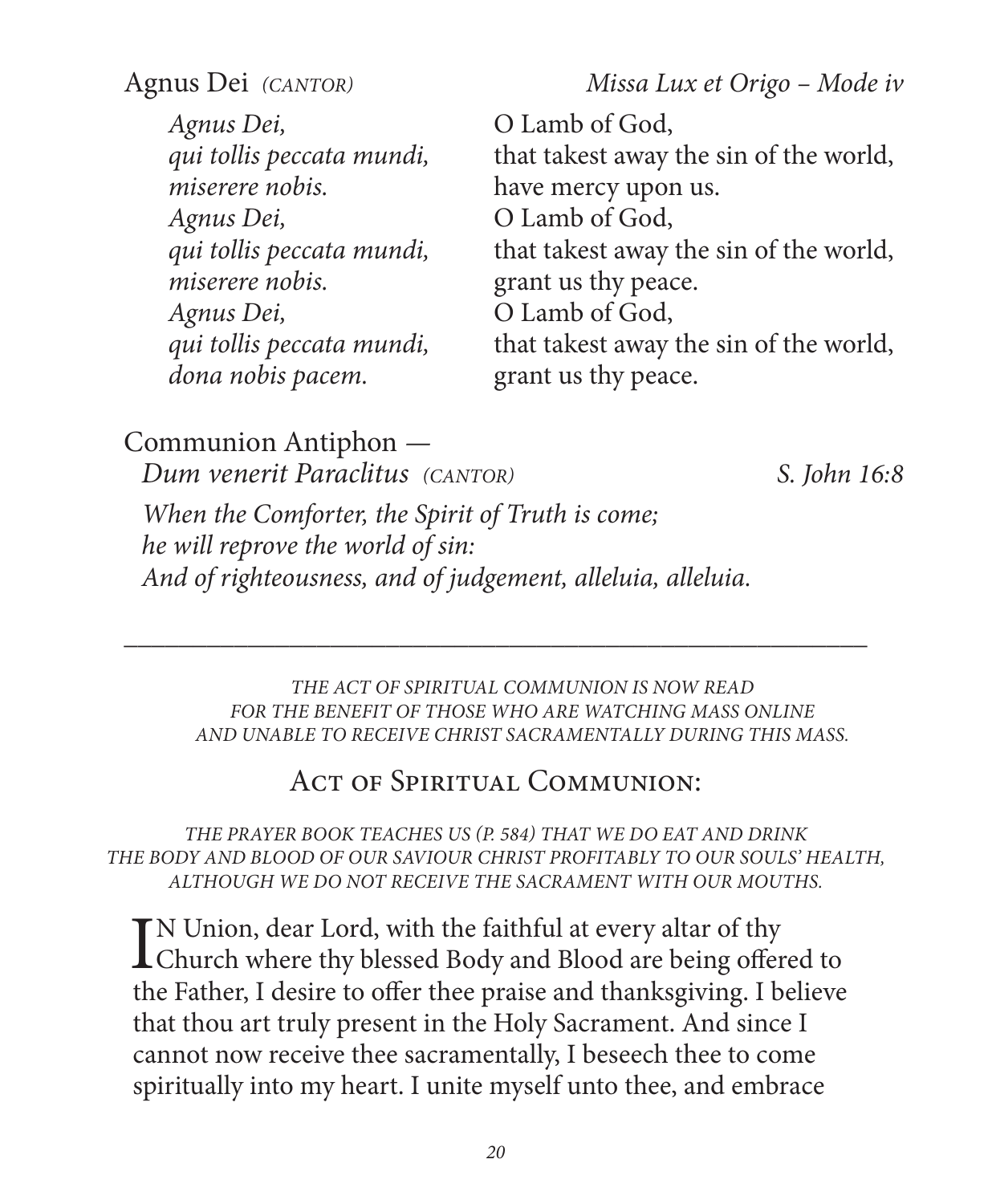thee with all the affections of my soul. Let me never be separated from thee. Let me live and die in thy love. Amen.

Come Lord Jesus, dwell in thy servant in the fullness of thy strength, in the perfection of thy ways, and in the holiness of thy spirit, and rule over every hostile power in the might of thy Spirit, and to the glory of thy Father. Amen.

May the Body and Blood of our Lord Jesus Christ preserve my body and soul unto everlasting life. Amen.

> *THE CELEBRANT TURNS TO SHOW THE BLESSED SACRAMENT, THE PEOPLE LOOK UP AND MAKE THE SIGN OF THE CROSS.*

\_\_\_\_\_\_\_\_\_\_\_\_\_\_\_\_\_\_\_\_\_\_\_\_\_\_\_\_\_\_\_\_\_\_\_\_\_\_\_\_\_\_\_\_\_\_\_\_\_\_\_\_\_\_

*CELEBRANT:* Behold the Lamb of God, behold him that taketh away the sin of the world.

*ALL SAY TOGETHER THREE TIMES, STRIKING THE BREAST AT EACH BEGINNING:*

 *ALL:* Lord, I am not worthy that thou shouldest come under my roof, but speak the word only, and my soul shall be healed.

ALL CHRISTIANS WHO HAVE BEEN BAPTISED WITH WATER IN THE NAME OF THE FA-THER, AND OF THE SON, AND OF THE HOLY GHOST, AND ARE COMMUNICANT MEM-BERS OF THEIR OWN CHURCHES, ARE WELCOME TO RECEIVE THE HOLY COMMUNION.

THE SACRED HOST WILL BE PLACED UPON YOUR TONGUE OR IN THE PALM OF YOUR RIGHT HAND. IF YOU WISH TO RECEIVE A BLESSING, PLEASE FOLD YOUR ARMS ACROSS YOUR CHEST TO SIGNIFY THIS TO THE PRIEST.

SHOULD YOU BE UNABLE TO MANAGE STEPS, HOLY COMMUNION CAN BE ADMINIS-TERED AT YOUR PEW. PLEASE ASK ONE OF THE SIDESMEN, WHO WILL BE HAPPY TO ASSIST YOU.

*THE FIRST PRAYER-BOOK EXHORTATION ENCOURAGES US TO RECEIVE THE SACRAMENT IN FAITH AND REPENTANCE, 'DISCERNING THE LORD'S BODY.'*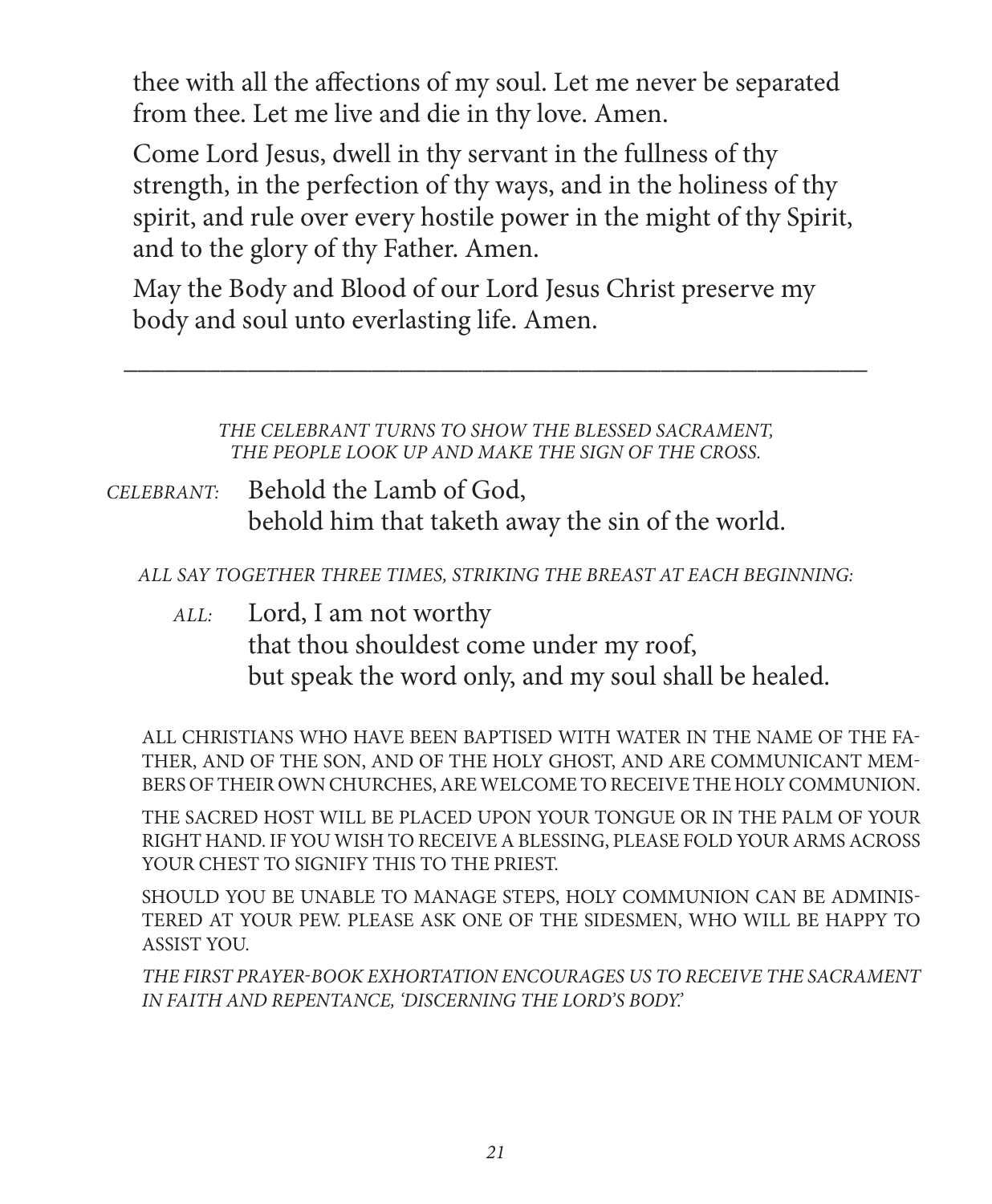### **English Hymnal No 424** (PLEASE REMAIN KNEELING OR SEATED) King of glory, King of peace *Gwalchmai*

 *King of glory, King of peace, I will love thee, And that love may never cease, I will move thee Thou hast granted my request, Thou hast heard me; Thou didst note my working breast, Thou hast spared me.*

 *Wherefore with my utmost art, I will sing thee, And the cream of all my heart, I will bring thee Thou my sins against me cried, Thou didst clear me; And alone, when they replied, Thou didst hear me.*

 *Seven whole days, not one in seven, I will praise thee; In my heart, though not in heaven, I can raise thee. Small it is, in this poor sort, To enroll thee: E'en eternity's too short, To extol thee.*

# Thanksgiving

Post-Communion Collect

- $\hat{V}$  The Lord be with you.
- $\mathbb{R}$  And with thy spirit.

Let us pray. *(PLEASE KNEEL)*

ASSIST us mercifully, O Lord our God: that we, which<br>have in faithfulness received this holy Sacrament, may thereby be cleansed from all our iniquities, and delivered from all dangers that beset us. Through Jesus Christ our Lord, who liveth and reigneth with thee and the Holy Spirit, one God, world without end.

R<sub>Z</sub> Amen.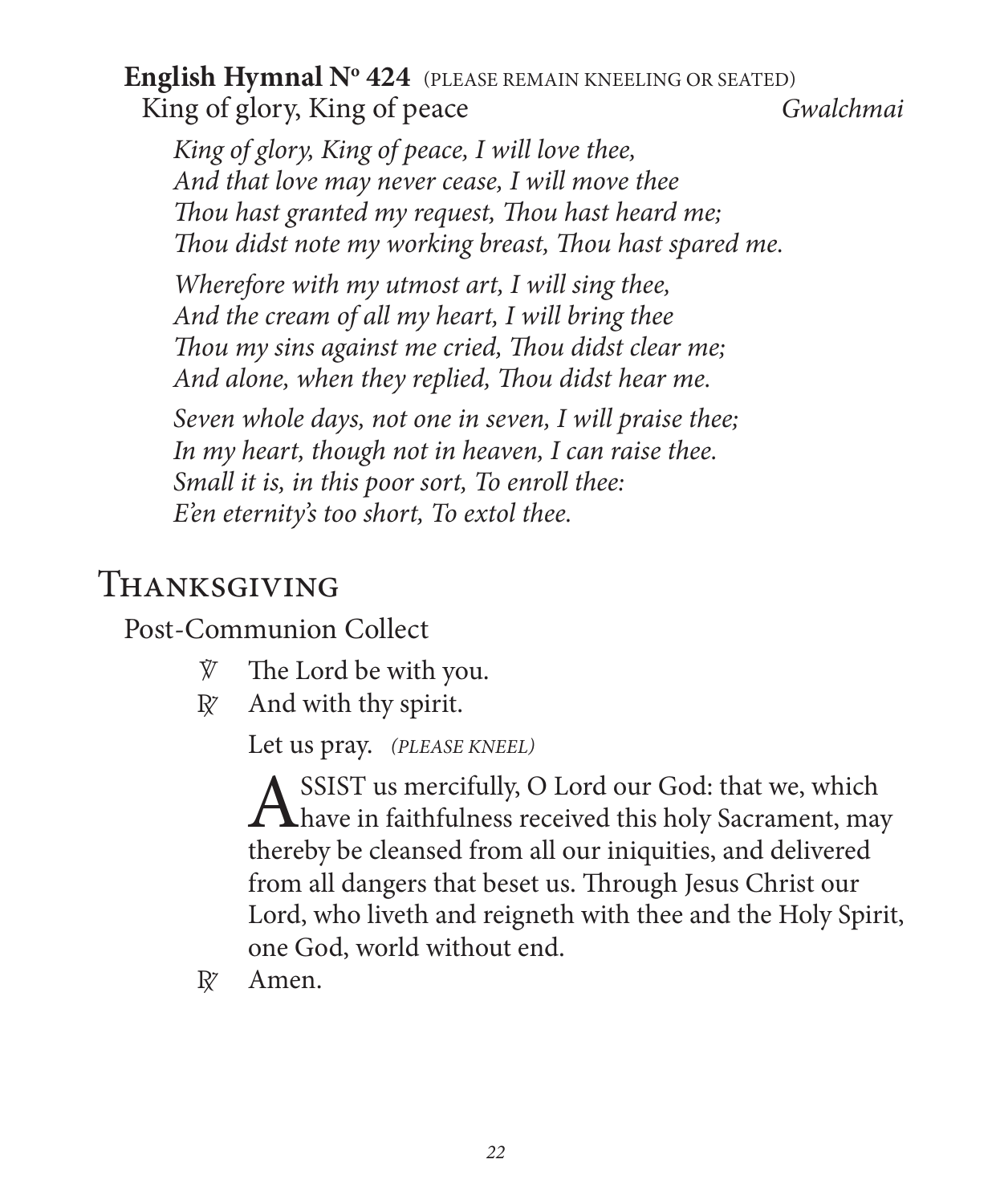#### Blessing (CELEBRANT)

THE peace of God, which passeth all understanding, L keep your hearts and minds in the knowledge and love of God, and of his Son Jesus Christ our Lord: And the blessing of God Almighty, the Father, the Son, and the Holy Ghost, be amongst you and remain with you always.

 $R^7$ Amen.

Dismissal

- The Lord be with you. Ŵ
- $Rz$ And with thy spirit.



The Last Gospel: S. John 1:1 (PLEASE STAND)

- The Lord be with you.  $\bar{V}$
- $\mathbb{R}^7$  And with thy spirit.
	- **X** The beginning of the Holy Gospel according to John.
- $\mathbb{R}^r$  Glory be to thee, O Lord.

 $\mathbf{T}$ N the beginning was the Word, and the Word was with God, and  $\blacktriangle$  the Word was God. The same was in the beginning with God. All things were made by him: and without him was not any thing made that was made: in him was life, and the life was the light of men: and the light shineth in darkness, and the darkness comprehended it not. There was a man sent from God, whose name was John. The same came for a witness, to bear witness of the light, that all men through him might believe. He was not that light, but was sent to bear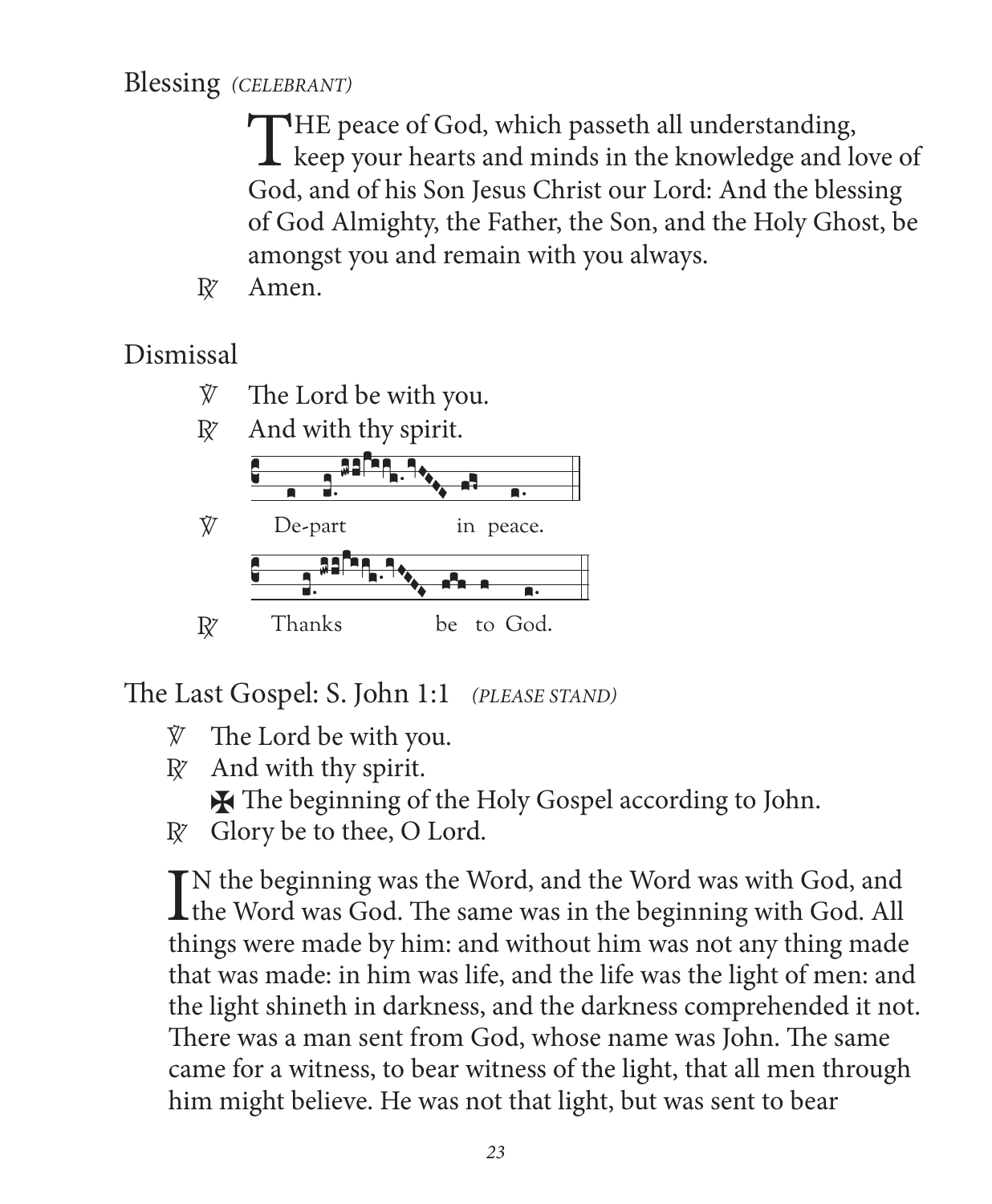witness of that light. That was the true light, which lighteth every man that cometh into the world. He was in the world, and the world was made by him, and the world knew him not. He came unto his own, and his own received him not. But as many as received him, to them gave he power to become the sons of God, even to them that believe on his Name: which were born, not of blood, nor of the will of the flesh, nor of the will of man, but of God. *(ALL KNEEL)* AND the Word was made flesh *(ALL RISE)*, and dwelt among us, and we beheld his glory, the glory as of the Only-begotten of the Father, full of grace and truth.

 $R\bar{z}$  Thanks be to God.

# DEVOTIONS AFTER MASS

Regina Cæli *(ALL) (11 A.M. ONLY) Easter Hymn*

 *Joy to thee, O Queen of Heaven, alleluia! He whom thou wast meet to bear, alleluia! As he promised hath arisen, alleluia! Pour for us to God thy prayer, alleluia!*

- V Rejoice and be glad, O Virgin Mary, allelu-**ia**.
- R For the Lord is risen indeed, allelu-**ia**.

Let us pray.

O GOD, who, by the resurrection of thy Son Jesus Christ,<br>didst vouchsafe to give gladness unto the world: grant, we beseech thee, that we, being holpen by the Virgin Mary, his Mother, may attain unto the joys of everlasting life. Through the same Christ our Lord.

 $R^{\prime}$  Amen.

**Postlude** Fugue in A-Flat Major *Samuel Warren (1841-1915)*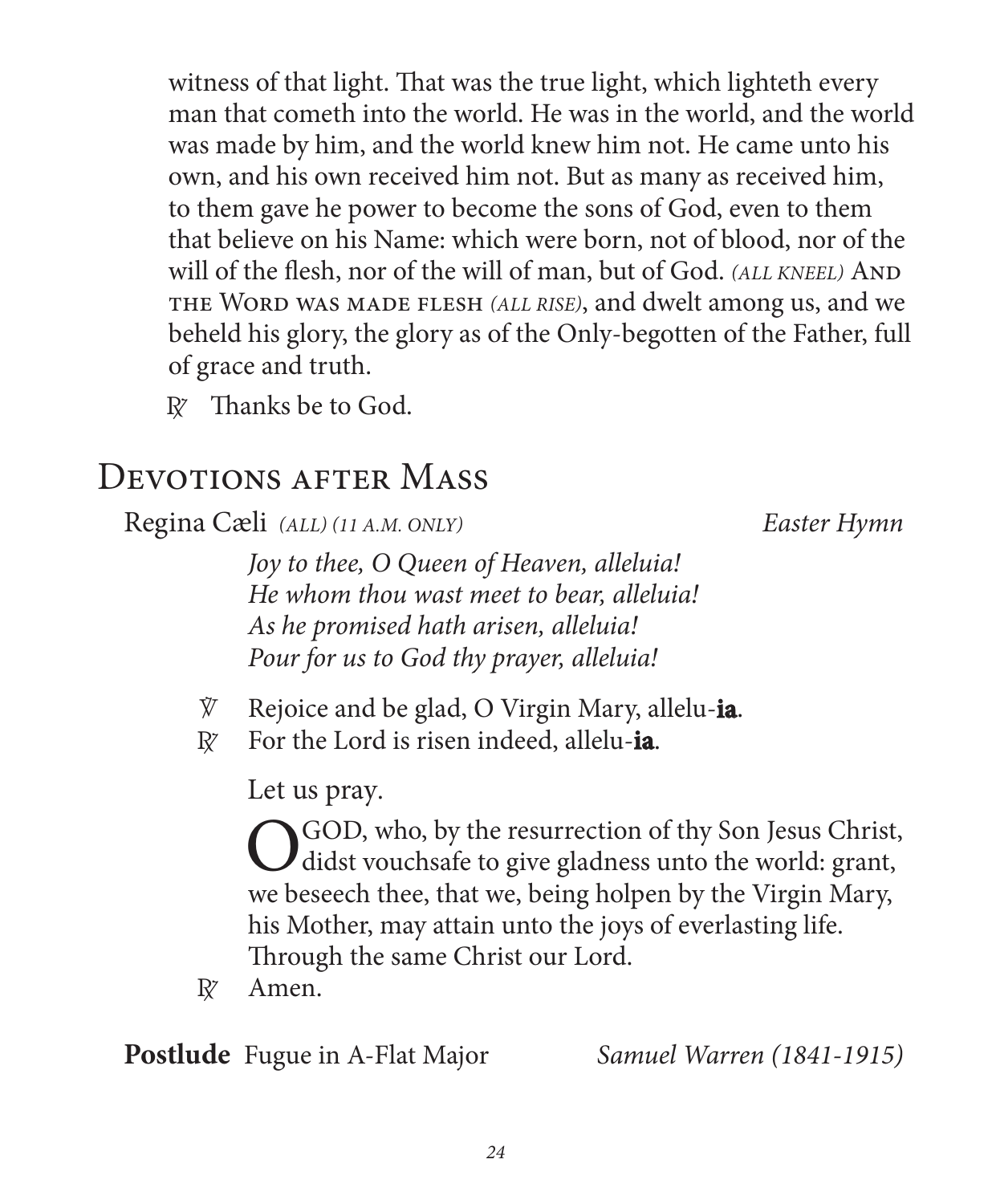# WEEKLY **NOTICES**

*The Sanctuary Lamp burns for the repose of the soul of Susan Johnson. Rest eternal grant unto her, O Lord!*

**LIFTING OF COVID RESTRICTIONS:** The Diocese has permitted the lifting of all COVID-related restrictions, apart from the diocesan vaccination policy for employees and in-person volunteers, as of last Wednesday, 27 April. As of this morning (Sunday, 1 May), masks are no longer mandatory for attendance at most services at S. Bart's; their use is, however, highly recommended at this time of increased infection rates, especially at Sunday worship. There will be two services — the 12:30 p.m. mass on Wednesday and the 11 a.m. on Saturday — at which masks will still be required. This is for the benefit of several parishioners who have underlying health conditions that put them at increased risk of serious outcomes from COVID infection. *N-95 and blue medical masks are available from the sidespersons on request.*

**MYSTAGOGY (CONFIRMATION CLASSES):** Our parish mystagogy (learning about the Christian Mystery/Mysteries) begins this week and will be held on Tuesday evening's at 6:30 p.m. This is a continuation of the Catechesis (baptism preparation) class that was held during Lent, and is part of the usual preparation for Baptism. It does not, however, presuppose that one has taken the earlier course. Our topic will be: Prayer for all Christians and Prayer for all Seasons. All are welcome!

**THE S. BART'S FOOD BANK** is open Mondays and Thursdays from 10:00 a.m. until 11:30 a.m. *(Please note the Food Bank will be closed on Monday May 23, 2022; and Thursday June 2, 2022.)*

**CHILDREN & FAMILIES SERVICES:** S. Bart's hosts occasional online services for children and families. If you have children at home and your family is not already on the list to receive updates and invitations regarding these, please let the office know at stbartsanglican@gmail.com.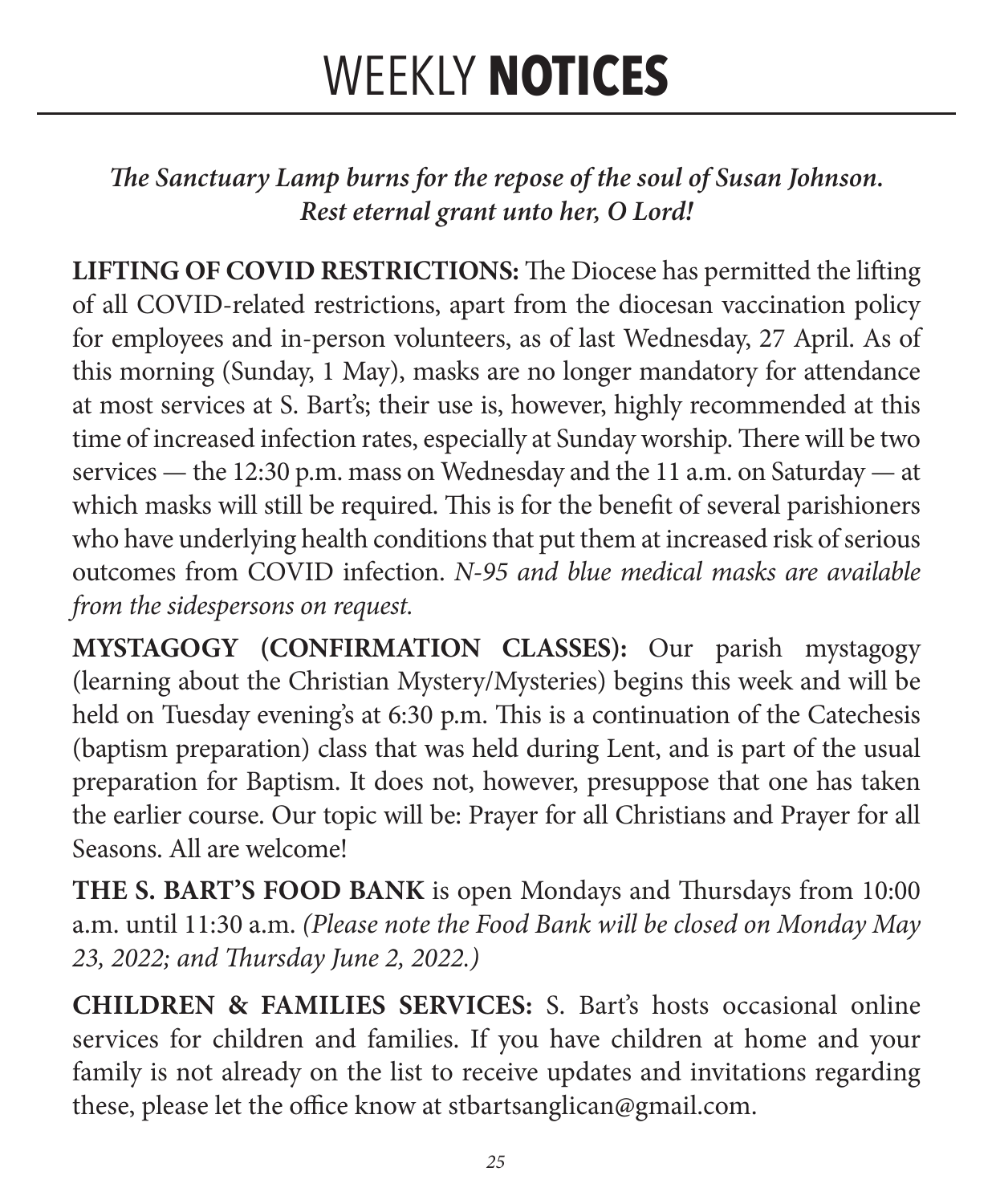**THE BREAKFAST PROGRAMME** continues each Thursday. Hot food is served from 6:00 a.m. until 8:00 a.m., with the doors opening at 5:30 a.m.

# **FINANCIAL DONATIONS TO S. BART'S:**

- Regular Givers are encouraged to take **tithing envelopes** for the coming year. This simplifies our parish counting and helps us to monitor our growth.
- Please consider using **pre-authorized debit** to make your contributions. This helps us in budgeting as well as keeping our cash flow consistent. Email *stbartstoronto@outlook.com* to request a fillable PDF.
- You may also send a donation via **E-transfer**. Here's how:
	- *1. Login to your financial institution online or via mobile, and navigate to Interac e-Transfer.*
	- *2. Select the account that you would like funds transferred from.*
	- *3. Enter the amount that you would like to send.*
	- *4. Add recipient, St. Bartholomew's Anglican Church.*
	- *5. Add email address, stbartstoronto@outlook.com.*
- You may also send a donation via **PayPal**. Here's how:
	- *1. Login to your PayPal account.*
	- *2. Select "Send."*
	- *3. Insert the email address: stbartstoronto@outlook.com*
	- *4. Enter the amount that you would like to send.*
	- *5. Confirm the details.*
	- *6. Select "Send Money Now."*

# **INTERCESSIONS**

### **ANGLICAN CYCLE OF PRAYER:**

- **• TODAY: Sunday, 15 May:** *We pray today for the Scottish Episcopal Church.*
- **• Monday, 16 May:** *The Diocese of Liverpool The Church of England (York Province)*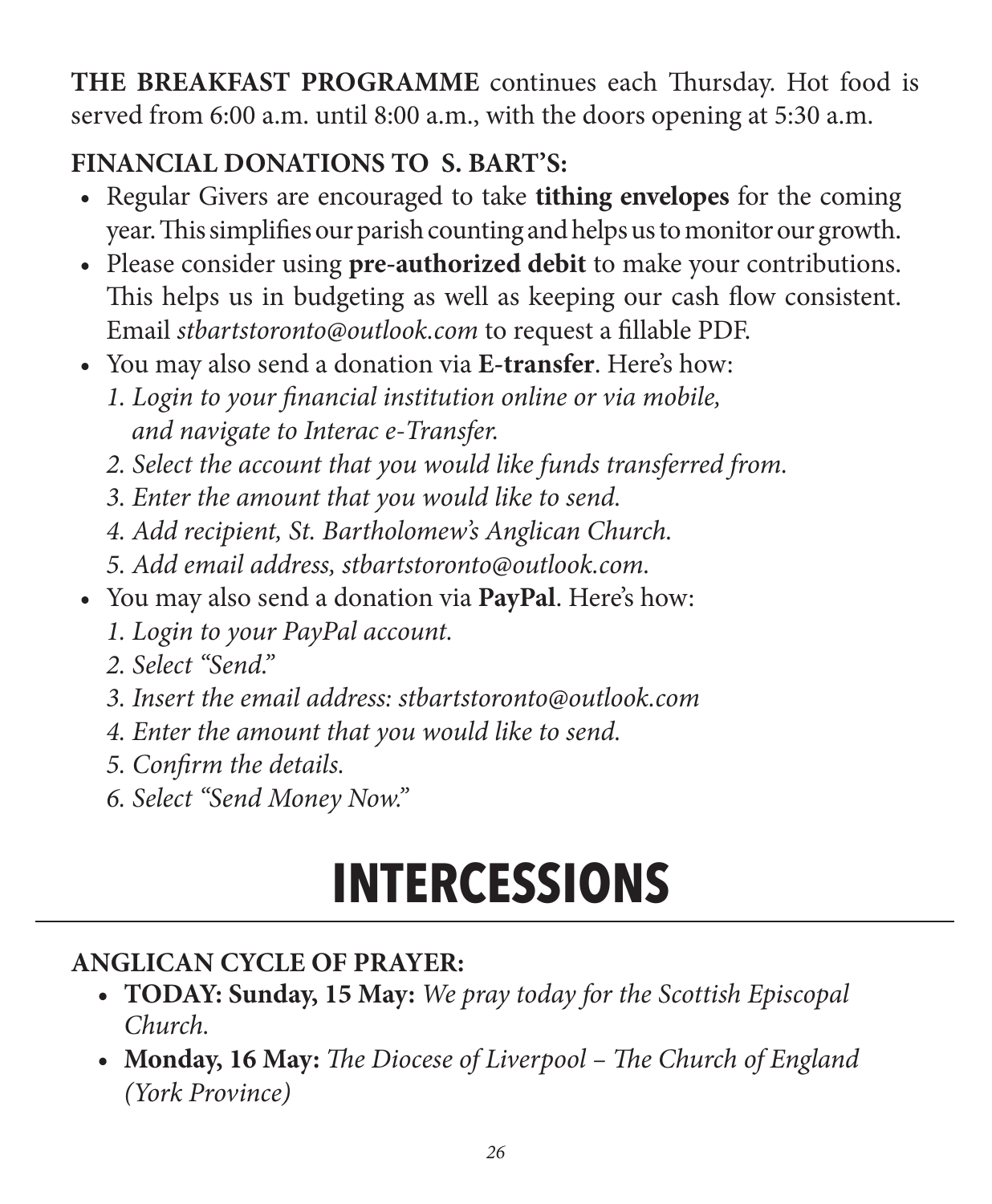- **• Tuesday, 17 May:** *The Diocese of Liwolo The Province of the Episcopal Church of South Sudan (Cantral Equatoria Province)*
- **• Wednesday, 18 May:** *The Diocese of Llandaff The Church in Wales*
- **• Thursday, 19 May:** *The Missionary Diocese of Lodwar The Anglican Church of Kenya*
- **• Friday, 20 May:** *The Diocese of Lokoja The Church of Nigeria (Anglican Communion) (Lokoja Province)*
- **• Saturday, 21 May:** *The Diocese of Lomega The Province of the Episcopal Church of South Sudan (Cantral Equatoria Province)*

#### **FOR THE INDIGENOUS CHURCH OF THE ANGLICAN CHURCH OF CANADA**:

- Particularly we are asked to pray for discernment and help as the Indigenous Church deals with growing tension and stress in Indigenous communities, both urban and reserve, related to age-old issues amplified by the pandemic.
- For Indigenous communities across our Land who mourn the loss of their children: for a true reckoning of our past; for truth, repentance, forgiveness, and reconciliation.
- That communities may respond in many ways to the increased levels of death.
- That the need for pastoral and sacramental leadership in indigenous communities may be met.

### **DIOCESAN CYCLE OF PRAYER:**

- **• TODAY: Sunday, 15 May:** *The Community of Deacons Archdeacon Kyn Barker*
- **• Monday, 16 May:** *S. John, Bowmanville*
- **• Tuesday, 17 May:** *S. Mark, Port Hope*
- **• Wednesday, 18 May:** *The Postulancy Committee*
- **• Thursday, 19 May:** *The Postulants of the Diocese*
- **• Friday, 20 May:** *S. Paul, Brighton*
- **• Saturday, 21 May:** *S. Paul, Perrytown*

**CONFIRMANDS:** Jae Bach-Hardy, Byron Clarke, Miles Nagamatsu, Eddy Forrest, Mackenzie Gilmore *<sup>27</sup>*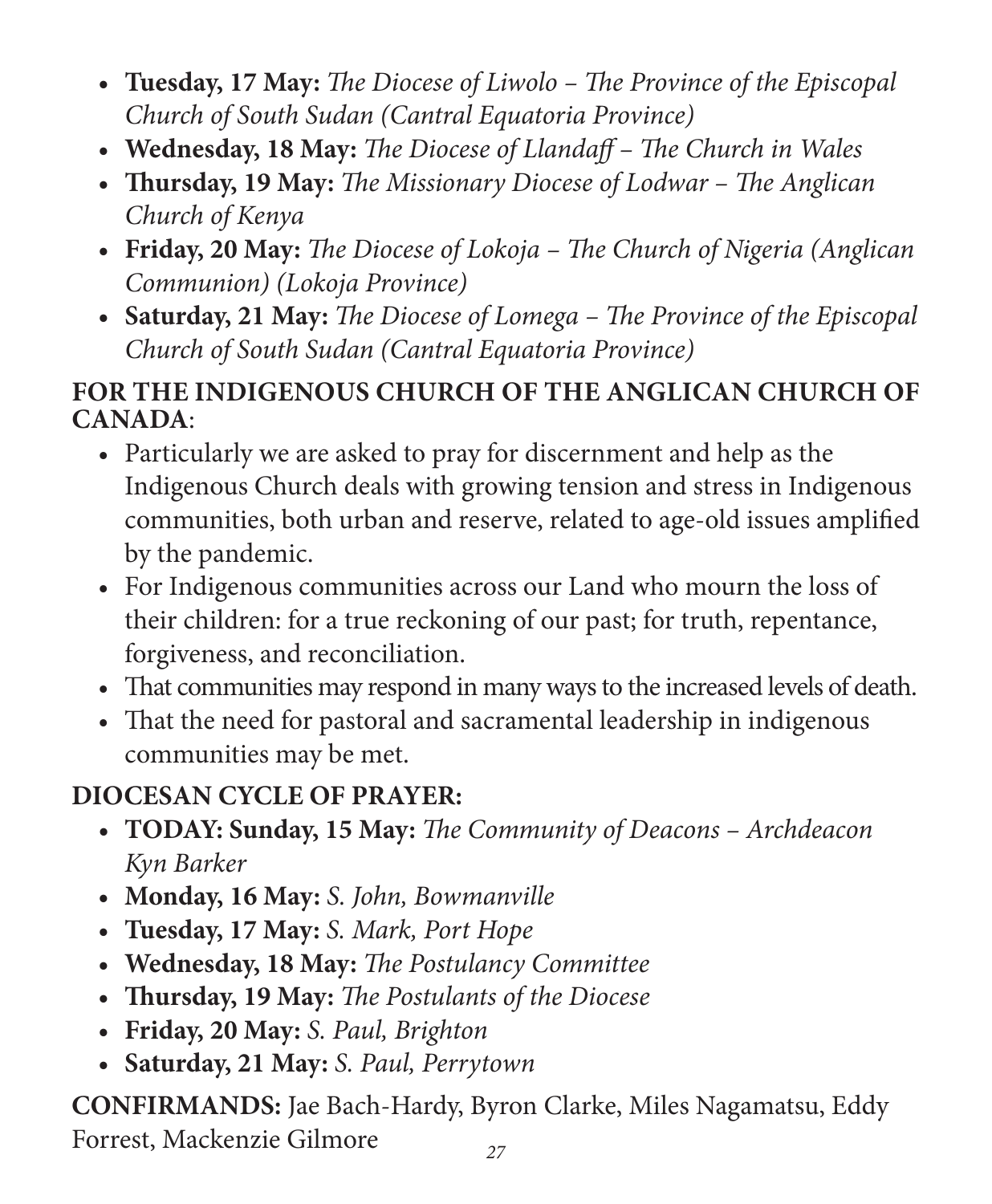**THE SICK AND THOSE IN NEED: SUN (9:00 a.m.):** Anastasia, Andrew, Austin, George Barkhouse, Kristen Bauggue, Shannon Bauggue, Ronald Bentley, Frances Brittain; | **SUN (11:00 a.m.):** The Carlén family, Matthew & Jackie Clemens, Carol, Coline, Petronella Cormier, Grant Courtney, Muriel Crossgill, Kimberley Curtis, Dan, David; | **WED:** Dina, Elaine, Elise, Jo-Anne Goyder, Heather, Herman Hunter, Scott Hunter, Jamie, The Jan Family, Jeremy; | **THU:** Joanna, John, Joy, Paul Leblanc, Seraphina Lee, Betty Leeson, Lene, Rhonda Lewis, Jeanine Luba, Katy Mac, Mariah, Mary, Merle, Micah, Alan Newell; | **FRI:** Nicholas, Dorothy North, Scott Paterson, Elena Prokhorova, John Richards, John Riddell, Patricia Rittaca, Sophie; | **SAT:** Mary Spencer, Gilbert Steen, Taylor, Thomas, Helen Wai, Wayne

*Please note the vertical bars indicate the Mass at which the preceding group of persons are prayed for by name.*

**DAILY INTERCESSIONS:** John Anderson *(priest)*, Angela, Sr Barbara SLSM, Ben, Sr Benedicta of Jesus SLG, Jacob Bright, Robert Buckland Sr., Carl, Mary and Glenn Cleveland, Dave and family, Denhea Chatrie, Jerry Denney, Diane, Elaine, Ellen, Brian Freeland *(priest)*, Dionne Gobern, Grace, Marilyn Gregory, James Harris, Michael Hawkins *(bishop)*, Hilary, Barbara Jackson, Jennifer, Joshua, Keri, Audrey Kern, Judith Mark, Marlyn, Matthew and family, Terence Junior McFarlane, Deborah McGinnis, Harold Nahabedian *(priest)*, Nicholas, George North, Roxann Prince, Sara Pietrowski, Jonathan Price, Robert, Roman, Winsome Santokie, Valerie Sermé, Rachel Smith, Heekyung Song, Andrew Michael Tibando, David & Heather Upton, Denise VanDelft, Donna Vieira

**DEPARTED:** Beryl Hunter, Timothy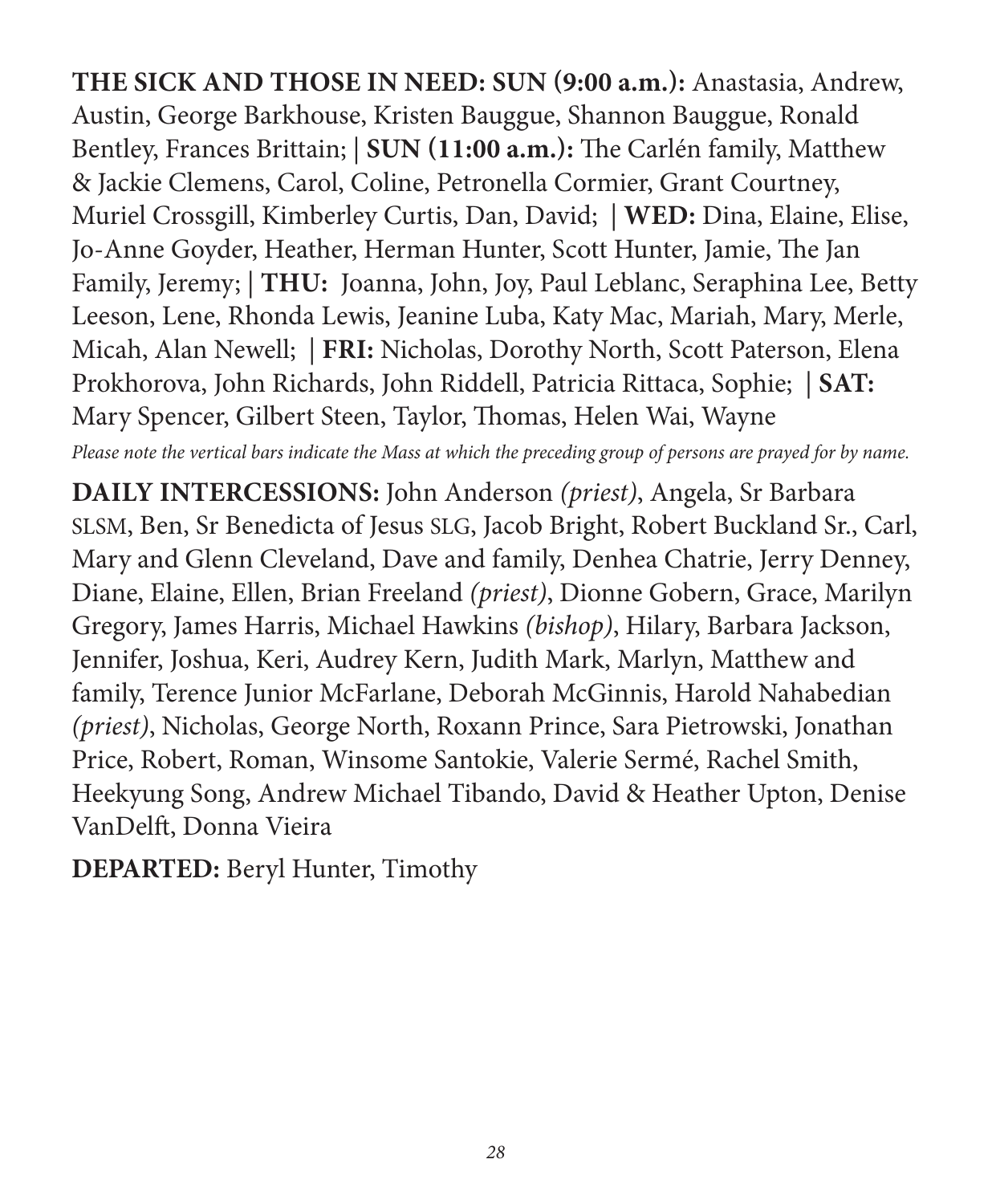# **REPORT** ON PARISH GIVING

**FINANCIAL:** 2022 Actual to 30 April: \$36,729 2022 Budget to 30 April: \$45,000 (2021 Actual to 30 April: \$31,989)

> *To date for 2022 we have a shortfall of \$8,271. Please keep in mind that the financial health of our parish relies not only on generous giving, but on regular giving.*

# **POETRY** CORNER

# **THE SACRIFICIAL LAMB'S ASCENSION**

*by Paul Rousseau*

I'll be right Within

The Isle of Wright

Begin

The sacrificial lamb's ascension

There we'll dance

Because

The last of chance

We must

Continue the journey on foot.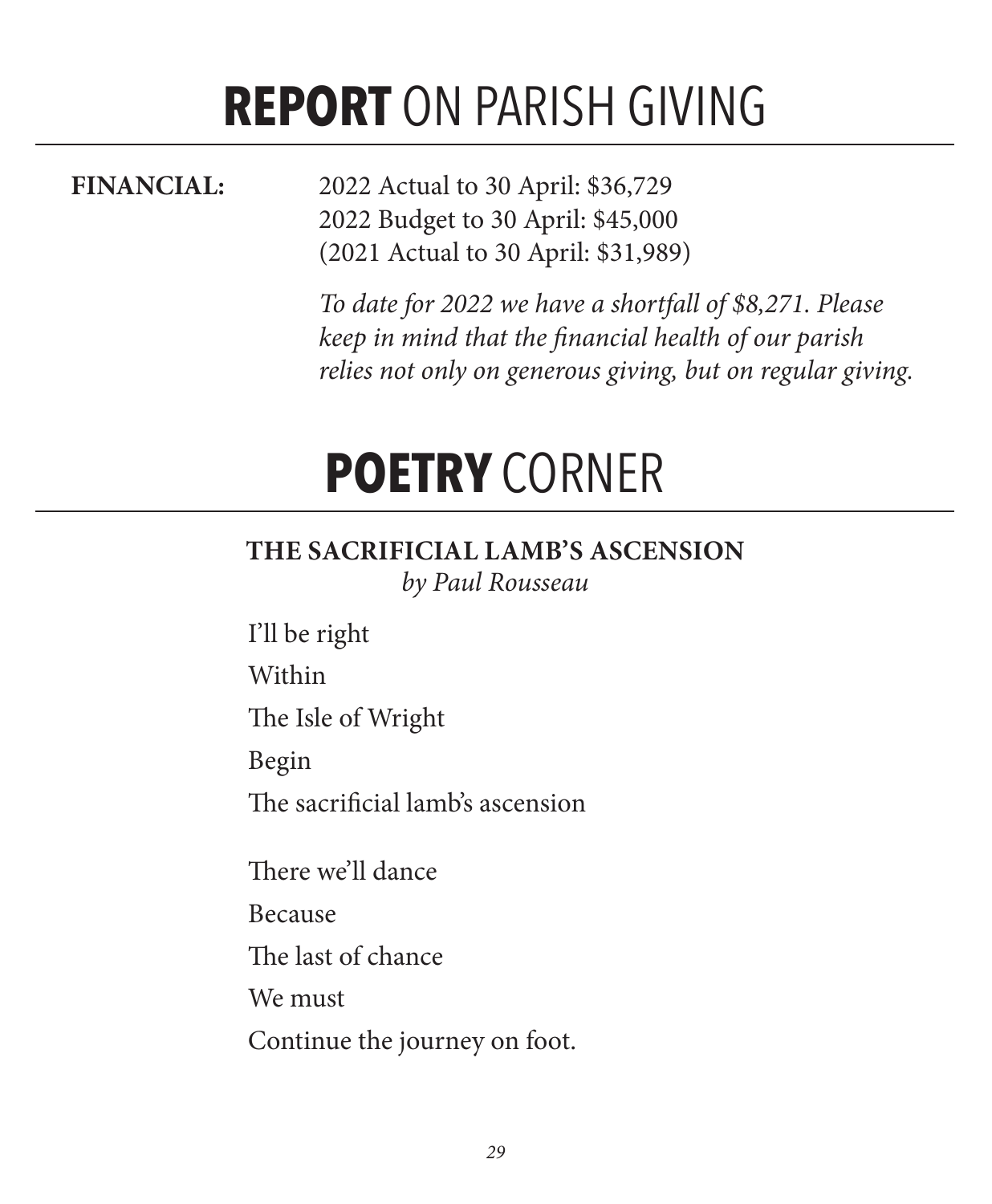# **DEVOTIONAL** VIGNETTE

**WHAT JESUS IS TELLING HIS DISCIPLES** [in this morning's Gospel] is that only by his own departure will they be able to know the presence of God the Holy Spirit. So long as Jesus was physically present with them, they would continue to be related to him in worldly ways. They would be related to him as a great teacher, a national leader, a great hero and wonder-worker, and so on. Only by Jesus' departure would that relation be purified to become a purely spiritual relation. "If I depart, I will send him unto you".

Then Jesus goes on to speak of the effects of that new spiritual relation: "When he is come he will reprove the world of sin, and or righteousness, and of judgement: of sin, because they believe not on me; of righteousness, because I go to my Father, and ye see me no more; of judgement, because the prince of this world is judged". To know God as Spirit is to have a new and different standpoint; sin and righteousness and judgement are no longer seen in terms of worldly standards and conventions and authorities. Sin is essentially unbelief — a turning away from the revealed truth; righteousness is essentially obedience to that truth, and the basis of judgement is no longer a worldly standard — "the prince of this world is judged." The Holy Spirit, "the Spirit of truth," is the living guide to all truth.

The passage concludes by setting all this within the context of God's own life. "He (the Spirit) shall glorify me: for he shall receive of mine, and shall show it unto you. All things that the Father hath are mine: therefore said I, that he shall take of mine, and shall show it unto you." Father, Son and Spirit are one God. To know God as life-giving Spirit is not to know some other God;. it is to know God as Father, and God as Son, ever more perfectly in a spiritual way.

- The Rev'd Dr Robert D. Crouse, *Sermon for the Second Sunday after Easter*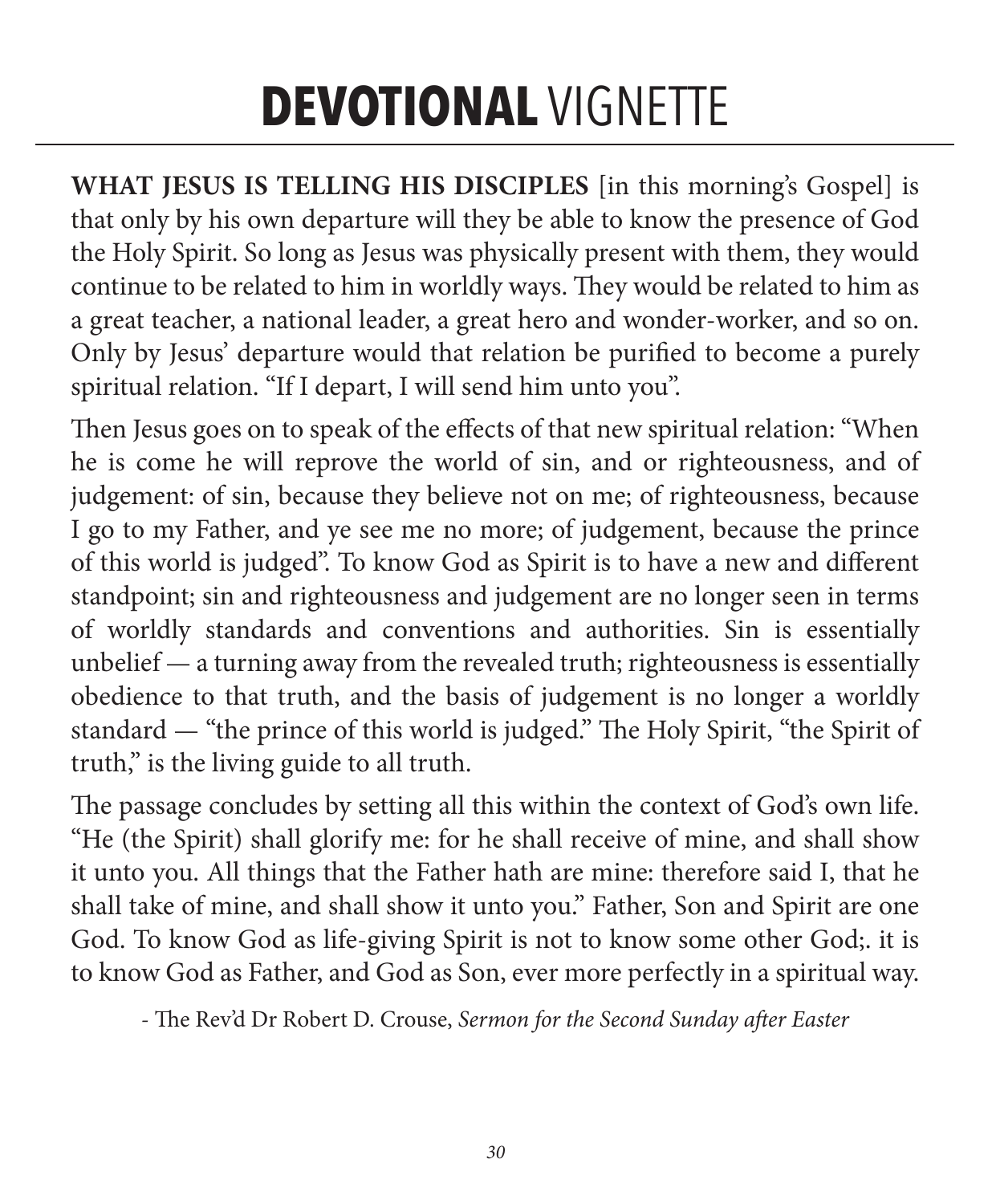# **THROUGH THE WEEK**

#### *Please check the website and subscribe to our enews list to stay informed of scheduling changes.*

| Sunday, 15 May    | THE FOURTH SUNDAY AFTER EASTER |                                                              |  |
|-------------------|--------------------------------|--------------------------------------------------------------|--|
|                   | 9:00 a.m.                      | Low Mass                                                     |  |
|                   | 11:00 a.m.                     | Sung Mass                                                    |  |
| Monday, 16 May    | Feria                          |                                                              |  |
|                   | 10:00 a.m.                     | Food Bank (till 11:30 a.m.)                                  |  |
| Tuesday, 17 May   | Feria                          |                                                              |  |
|                   | 7:30 a.m.                      | Low Mass                                                     |  |
|                   | 6:30 p.m.                      | Confirmation Class (Mystagogy)                               |  |
| Wednesday, 18 May | Feria                          |                                                              |  |
|                   | 8:30 a.m.                      | Morning Prayer                                               |  |
|                   | 12:30 p.m.                     | Low Mass                                                     |  |
|                   | 5:30 p.m.                      | Evening Prayer (via Zoom - subscribe for invitation)         |  |
| Thursday, 19 May  |                                | S. Dunstan of Canterbury, Bishop & Confessor                 |  |
|                   | 6:00 a.m.                      | Breakfast Ministry (Doors open at 5:30 a.m., till 8:00 a.m.) |  |
|                   | 8:30 a.m.                      | Morning Prayer                                               |  |
|                   | 10:00 a.m.                     | Food Bank (till 11:30 a.m.)                                  |  |
|                   | 12:30 p.m.                     | Low Mass                                                     |  |
|                   | 5:30 p.m.                      | Evening Prayer (via Zoom - subscribe for invitation)         |  |
| Friday, 20 May    | Feria                          |                                                              |  |
|                   | 8:30 a.m.                      | Morning Prayer                                               |  |
|                   | 12:30 p.m.                     | Low Mass                                                     |  |
|                   | 5:30 p.m.                      | Evening Prayer (via Zoom - subscribe for invitation)         |  |
| Saturday, 21 May  | Our Lady on Saturday           |                                                              |  |
|                   | 11:00 a.m.                     | Low Mass                                                     |  |
| Sunday, 22 May    |                                | THE FIFTH SUNDAY AFTER EASTER (ROGATION)                     |  |
|                   | 9:00 a.m.                      | Low Mass                                                     |  |
|                   | 11:00 a.m.                     | Sung Mass                                                    |  |